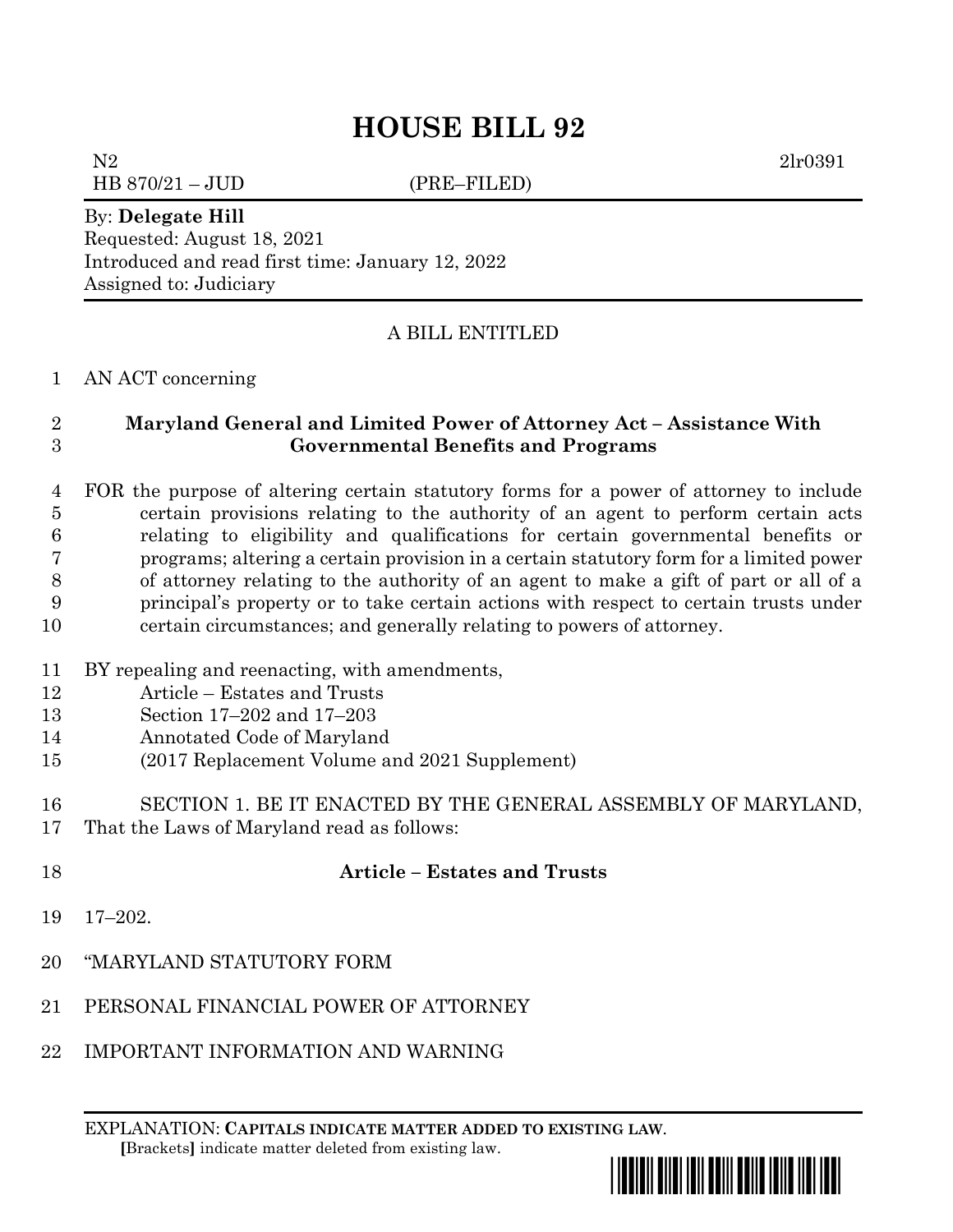You should be very careful in deciding whether or not to sign this document. The powers granted by you (the principal) in this document are broad and sweeping. This power of attorney authorizes another person (your agent) to make decisions concerning your property for you (the principal). Your agent will be able to make decisions and act with respect to your property (including your money) whether or not you are able to act for yourself.

You should select someone you trust to serve as your agent. Unless you specify otherwise,

 generally the agent's authority will continue until you die or revoke the power of attorney or the agent resigns or is unable to act for you.

 You need not grant all of the powers listed below. If you choose to grant less than all of the listed powers, you may instead use a Maryland Statutory Form Limited Power of Attorney and mark on that Maryland Statutory Form Limited Power of Attorney which powers you

intend to delegate to your attorney–in–fact (the Agent) and which you do not want the

Agent to exercise.

 This power of attorney becomes effective immediately unless you state otherwise in the Special Instructions.

 You should obtain competent legal advice before you sign this power of attorney if you have any questions about the document or the authority you are granting to your agent.

## DESIGNATION OF AGENT

This section of the form provides for designation of one agent.

 If you wish to name coagents, skip this section and use the next section ("Designation of Coagents").

- $23 \quad$  I, (Name of Principal) Name the following person as my agent: 26 Name of Agent: Agent's Address: \_\_\_\_\_\_\_\_\_\_\_\_\_\_\_\_\_\_\_\_\_\_\_\_\_\_\_\_\_\_\_\_\_\_\_\_\_\_\_\_\_\_\_\_\_\_\_\_\_\_\_\_\_\_\_\_\_\_\_\_\_\_
- Agent's Telephone Number: \_\_\_\_\_\_\_\_\_\_\_\_\_\_\_\_\_\_\_\_\_\_\_\_\_\_\_\_\_\_\_\_\_\_\_\_\_\_\_\_\_\_\_\_\_\_\_\_\_\_\_

## DESIGNATION OF COAGENTS (OPTIONAL)

 This section of the form provides for designation of two or more coagents. Coagents are required to act together unanimously unless you otherwise provide in this form.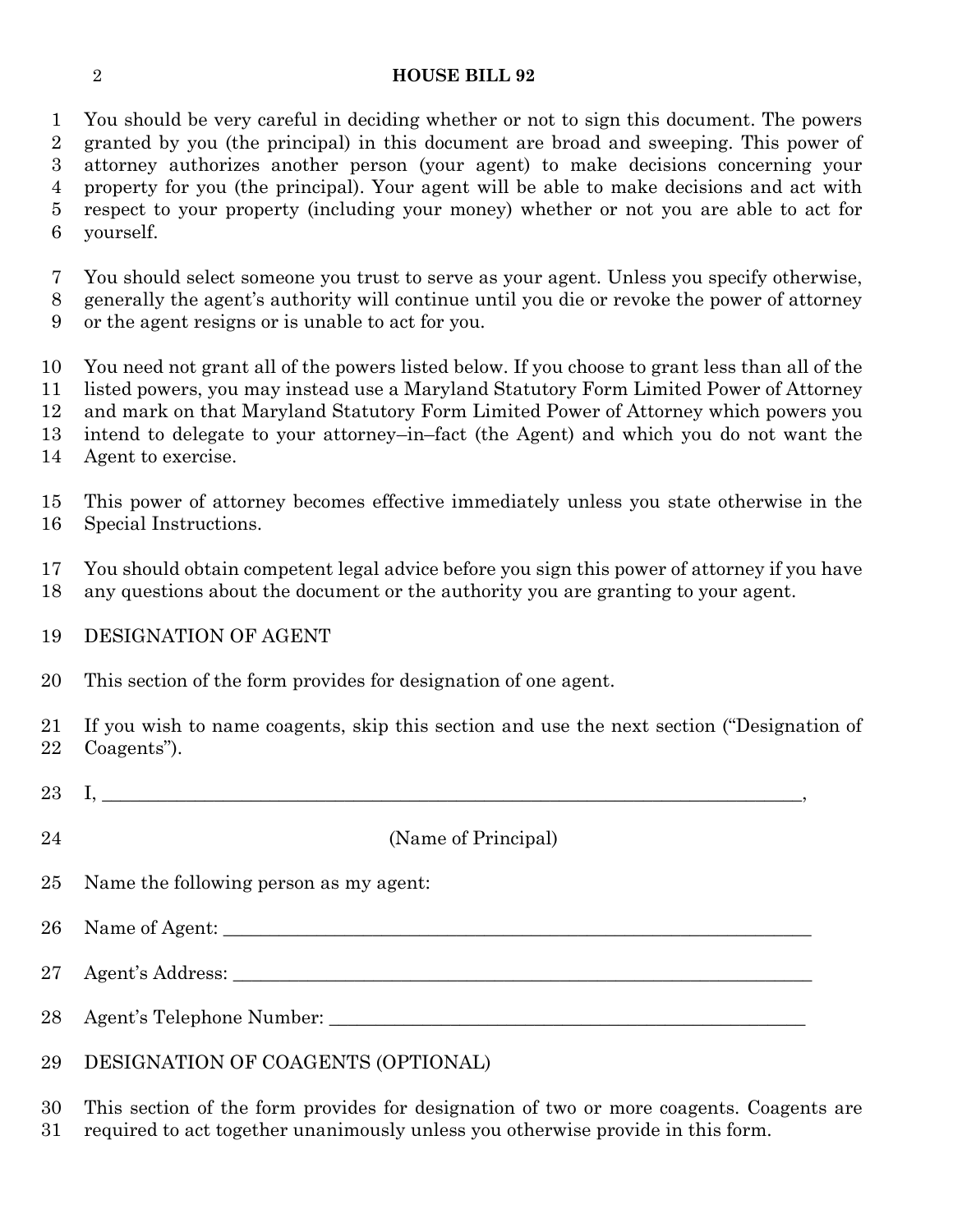| $\mathbf{1}$    |                                                                                                     |  |  |  |
|-----------------|-----------------------------------------------------------------------------------------------------|--|--|--|
| $\overline{2}$  | (Name of Principal)                                                                                 |  |  |  |
| 3               |                                                                                                     |  |  |  |
| 4               |                                                                                                     |  |  |  |
| 5               |                                                                                                     |  |  |  |
| $6\phantom{.}6$ |                                                                                                     |  |  |  |
| 7               |                                                                                                     |  |  |  |
| 8               |                                                                                                     |  |  |  |
| 9               |                                                                                                     |  |  |  |
| 10<br>11        | <u> 1989 - Johann Stoff, amerikansk politiker (d. 1989)</u>                                         |  |  |  |
| 12<br>13        | <u> 1989 - Johann Stoff, amerikansk politiker (d. 1989)</u>                                         |  |  |  |
| 14              | DESIGNATION OF SUCCESSOR AGENT(S) (OPTIONAL)                                                        |  |  |  |
| 15              | If my agent is unable or unwilling to act for me, I name as my successor agent:                     |  |  |  |
| 16              |                                                                                                     |  |  |  |
| 17<br>18        | Successor Agent's                                                                                   |  |  |  |
| 19<br>20        | Successor Agent's                                                                                   |  |  |  |
| 21<br>22        | If my successor agent is unable or unwilling to act for me, I name as my second successor<br>agent: |  |  |  |
| 23<br>24        | Name of Second                                                                                      |  |  |  |
| 25<br>26        | <b>Second Successor</b>                                                                             |  |  |  |
| $27\,$<br>28    | Second Successor Agent's                                                                            |  |  |  |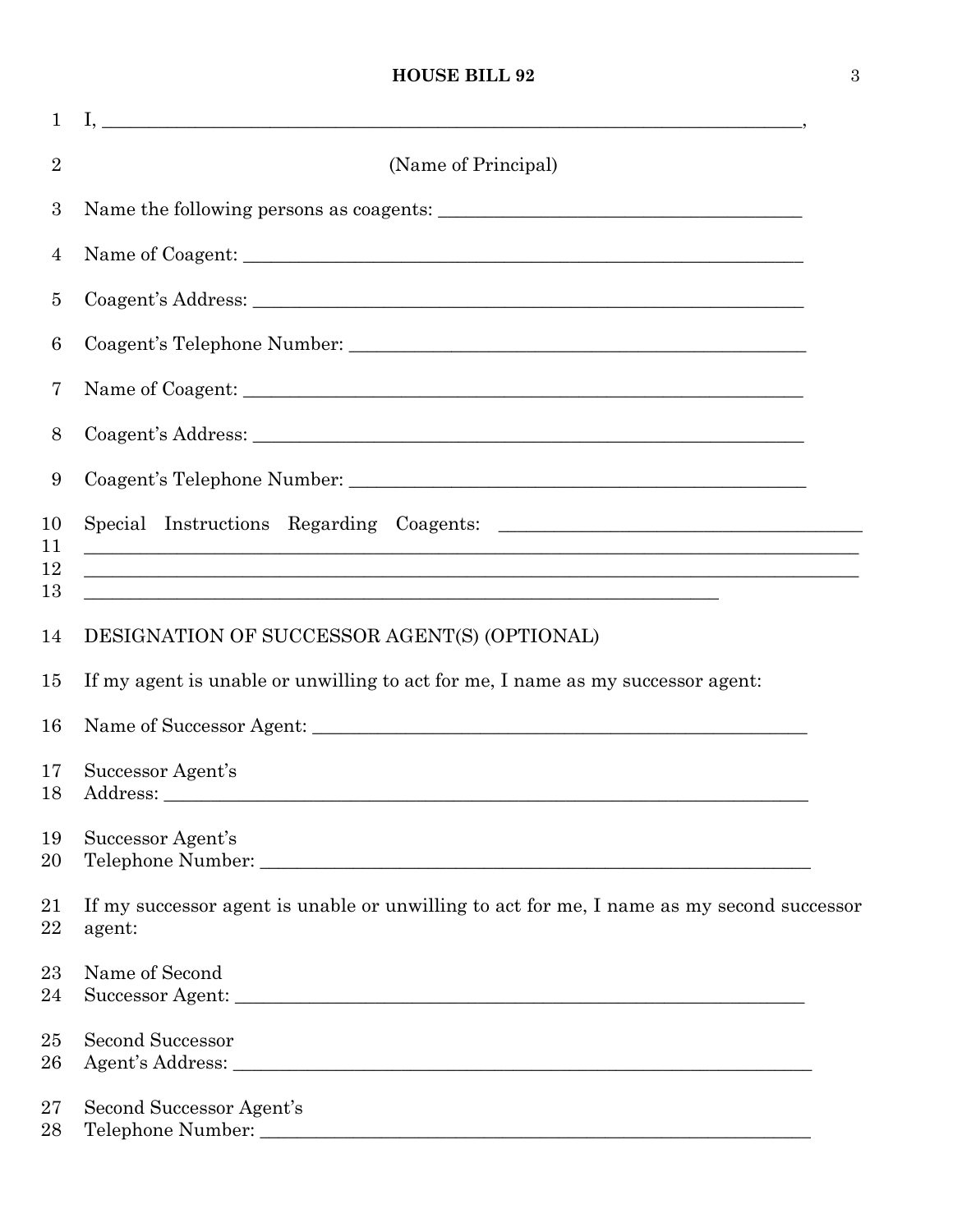#### GRANT OF GENERAL AUTHORITY

 I ("the principal") grant my agent and any successor agent, with respect to each subject listed below, the authority to do all acts that I could do to:

 (1) Contract with another person, on terms agreeable to the agent, to accomplish a purpose of a transaction and perform, rescind, cancel, terminate, reform, restate, release, or modify the contract or another contract made by or on behalf of the principal;

 (2) Execute, acknowledge, seal, deliver, file, or record any instrument or communication the agent considers desirable to accomplish a purpose of a transaction;

 (3) Seek on the principal's behalf the assistance of a court or other governmental agency to carry out an act authorized in this power of attorney;

 (4) Initiate, participate in, submit to alternative dispute resolution, settle, oppose, or propose or accept a compromise with respect to a claim existing in favor of or against the principal or intervene in litigation relating to the claim;

 (5) Engage, compensate, and discharge an attorney, accountant, discretionary investment manager, expert witness, or other advisor;

 (6) Prepare, execute, and file a record, report, or other document to safeguard or promote the principal's interest under a statute or regulation and communicate with representatives or employees of a government or governmental subdivision, agency, or instrumentality, on behalf of the principal; and

 (7) Do lawful acts with respect to the subject and all property related to the subject.

SUBJECTS AND AUTHORITY

 My agent's authority shall include the authority to act as stated below with regard to each of the following subjects:

 Real property – With respect to this subject, I authorize my agent to: demand, buy, sell, convey, lease, receive, accept as a gift or as security for an extension of credit, or otherwise acquire or reject an interest in real property or a right incident to real property; pledge or mortgage an interest in real property or right incident to real property as security to borrow money or pay, renew, or extend the time of payment of a debt of the principal or a debt guaranteed by the principal, including a reverse mortgage; release, assign, satisfy, or enforce by litigation or otherwise a mortgage, deed of trust, conditional sale contract, encumbrance, lien, or other claim to real property that exists or is asserted; and manage or conserve an interest in real property or a right incident to real property owned or claimed to be owned by the principal, including: (1) insuring against liability or casualty or other loss; (2) obtaining or regaining possession of or protecting the interest or right by litigation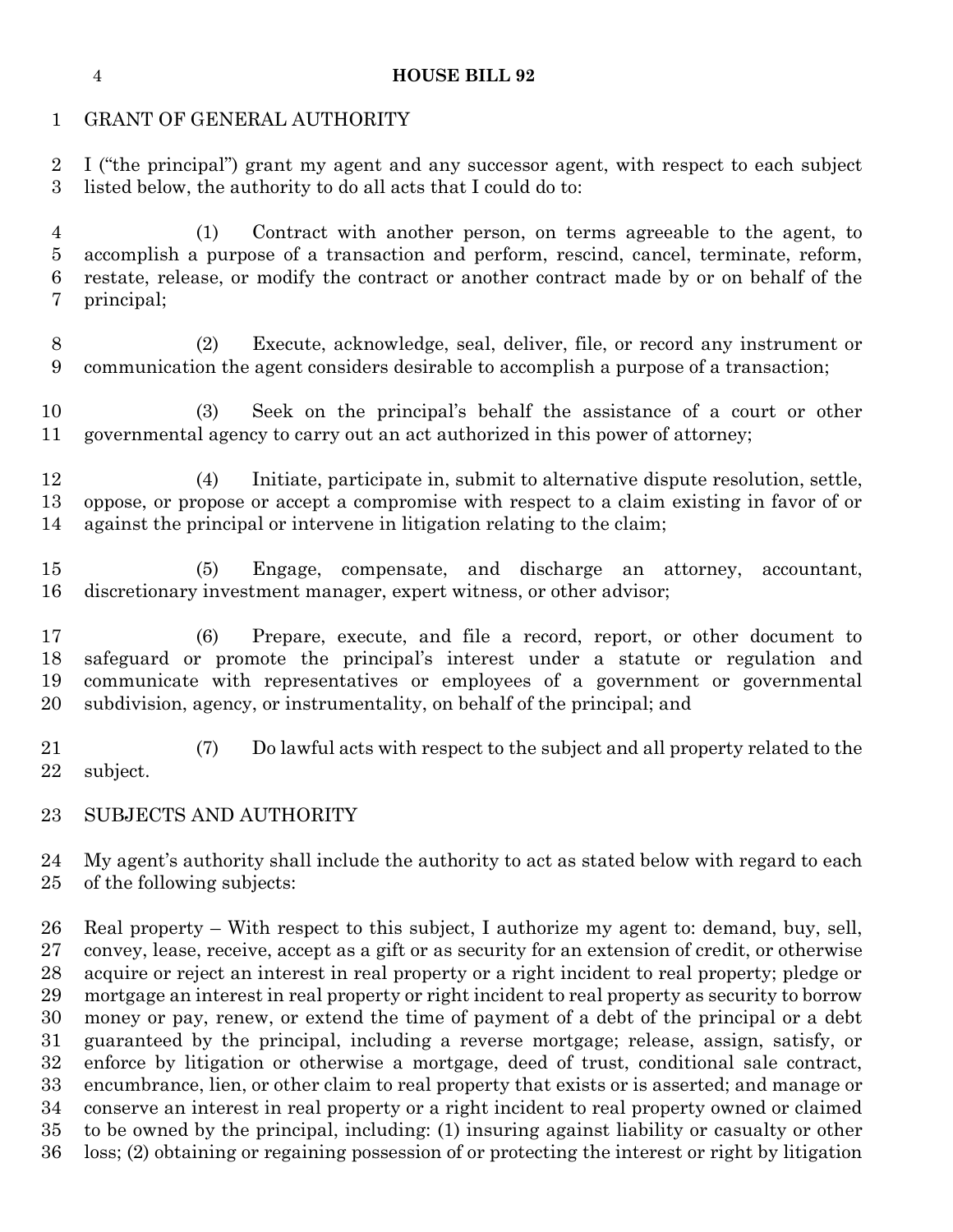or otherwise; (3) paying, assessing, compromising, or contesting taxes or assessments or applying for and receiving refunds in connection with them; and (4) purchasing supplies, hiring assistance or labor, and making repairs or alterations to the real property.

 Stocks and bonds – With respect to this subject, I authorize my agent to: buy, sell, and exchange stocks and bonds; establish, continue, modify, or terminate an account with respect to stocks and bonds; pledge stocks and bonds as security to borrow, pay, renew, or extend the time of payment of a debt of the principal; receive certificates and other evidences of ownership with respect to stocks and bonds; exercise voting rights with respect to stocks and bonds in person or by proxy, enter into voting trusts, and consent to limitations on the right to vote.

 Banks and other financial institutions – With respect to this subject, I authorize my agent to: continue, modify, transact all business in connection with, and terminate an account or other banking arrangement made by or on behalf of the principal; establish, modify, transact all business in connection with, and terminate an account or other banking arrangement with a bank, trust company, savings and loan association, credit union, thrift company, brokerage firm, or other financial institution selected by the agent; contract for services available from a financial institution, including renting a safe deposit box or space in a vault; deposit by check, money order, electronic funds transfer, or otherwise with, or leave in the custody of, a financial institution money or property of the principal; withdraw, by check, money order, electronic funds transfer, or otherwise, money or property of the principal deposited with or left in the custody of a financial institution; receive statements of account, vouchers, notices, and similar documents from a financial institution and act with respect to them; enter a safe deposit box or vault and withdraw or add to the contents; borrow money and pledge as security personal property of the principal necessary to borrow money or pay, renew, or extend the time of payment of a debt of the principal or a debt guaranteed by the principal; make, assign, draw, endorse, discount, guarantee, and negotiate promissory notes, checks, drafts, and other negotiable or nonnegotiable paper of the principal or payable to the principal or the principal's order, transfer money, receive the cash or other proceeds of those transactions; and apply for, receive, and use credit cards and debit cards, electronic transaction authorizations, and traveler's checks from a financial institution.

 Insurance and annuities – With respect to this subject, I authorize my agent to: continue, pay the premium or make a contribution on, modify, exchange, rescind, release, or terminate a contract procured by or on behalf of the principal that insures or provides an annuity to either the principal or another person, whether or not the principal is a beneficiary under the contract; procure new, different, and additional contracts of insurance and annuities for the principal and select the amount, type of insurance or annuity, and mode of payment; pay the premium or make a contribution on, modify, exchange, rescind, release, or terminate a contract of insurance or annuity procured by the agent; apply for and receive a loan secured by a contract of insurance or annuity; surrender and receive the cash surrender value on a contract of insurance or annuity; exercise an election; exercise investment powers available under a contract of insurance or annuity; change the manner of paying premiums on a contract of insurance or annuity; change or convert the type of insurance or annuity with respect to which the principal has or claims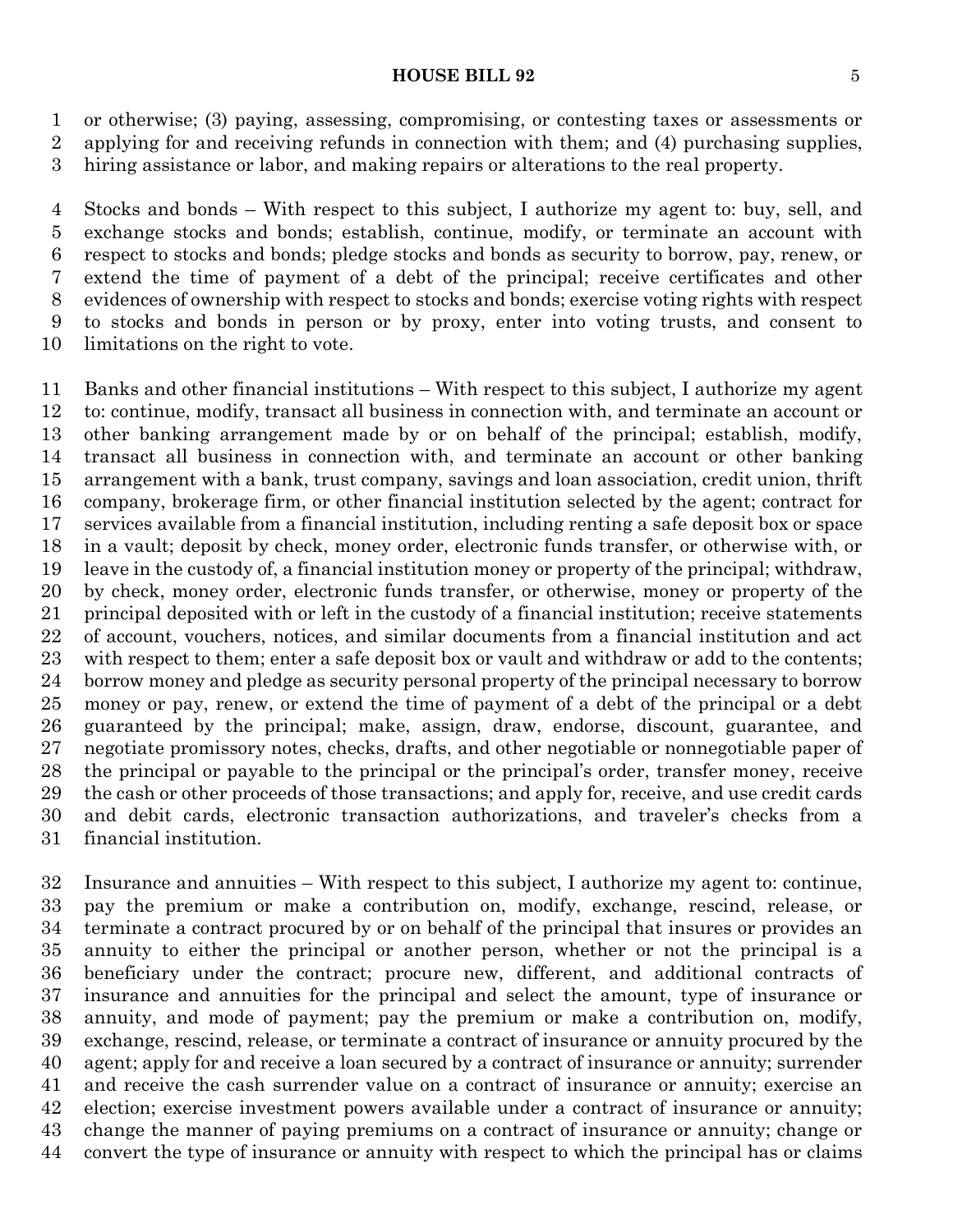to have authority described in this section; apply for and procure a benefit or assistance under a statute or regulation to guarantee or pay premiums of a contract of insurance on the life of the principal; collect, sell, assign, hypothecate, borrow against, or pledge the interest of the principal in a contract of insurance or annuity; select the form and timing of the payment of proceeds from a contract of insurance or annuity; pay, from proceeds or otherwise, compromise or contest, and apply for refunds in connection with a tax or assessment levied by a taxing authority with respect to a contract of insurance or annuity or the proceeds or liability from the contract of insurance or annuity accruing by reason of the tax or assessment.

 Claims and litigation – With respect to this subject, I authorize my agent to: assert and maintain before a court or administrative agency a claim, claim for relief, cause of action, counterclaim, offset, recoupment, or defense, including an action to recover property or other thing of value, recover damages sustained by the principal, eliminate or modify tax liability, or seek an injunction, specific performance, or other relief; act for the principal with respect to bankruptcy or insolvency, whether voluntary or involuntary, concerning the principal or some other person, or with respect to a reorganization, receivership, or application for the appointment of a receiver or trustee that affects an interest of the principal in property or other thing of value; pay a judgment, award, or order against the principal or a settlement made in connection with a claim or litigation; and receive money or other thing of value paid in settlement of or as proceeds of a claim or litigation.

 Benefits from governmental programs or civil or military service (including any benefit, program, or assistance provided under a statute or regulation including Social Security, Medicare, and Medicaid) – With respect to this subject, I authorize my agent to: execute vouchers in the name of the principal for allowances and reimbursements payable by the United States or a foreign government or by a state or subdivision of a state to the principal; **PERFORM THE ACTS NECESSARY TO ENABLE THE PRINCIPAL TO QUALIFY FOR A BENEFIT OR PROGRAM, INCLUDING OBTAINING PERSONAL AND FINANCIAL RECORDS AND, TO THE EXTENT AUTHORIZED IN THE SPECIAL INSTRUCTIONS BELOW, TO TRANSFER OR GIFT THE PRINCIPAL'S PROPERTY;** enroll in, apply for, select, reject, change, amend, or discontinue, on the principal's behalf, a benefit or program; prepare, file, and maintain a claim of the principal for a benefit or assistance, financial or otherwise, to which the principal may be entitled under a statute or regulation; initiate, participate in, submit to alternative dispute resolution, settle, oppose, or propose or accept a compromise with respect to litigation concerning a benefit or assistance the principal may be entitled to receive under a statute or regulation; and receive the financial proceeds of a claim described above and conserve, invest, disburse, or use for a lawful purpose anything so received.

 Retirement plans (including a plan or account created by an employer, the principal, or another individual to provide retirement benefits or deferred compensation of which the principal is a participant, beneficiary, or owner, including a plan or account under the following sections of the Internal Revenue Code: (1) an individual retirement account under Internal Revenue Code Section 408, 26 U.S.C. § 408; (2) a Roth individual retirement account under Internal Revenue Code Section 408A, 26 U.S.C. § 408A; (3) a deemed individual retirement account under Internal Revenue Code Section 408(q), 26 U.S.C. §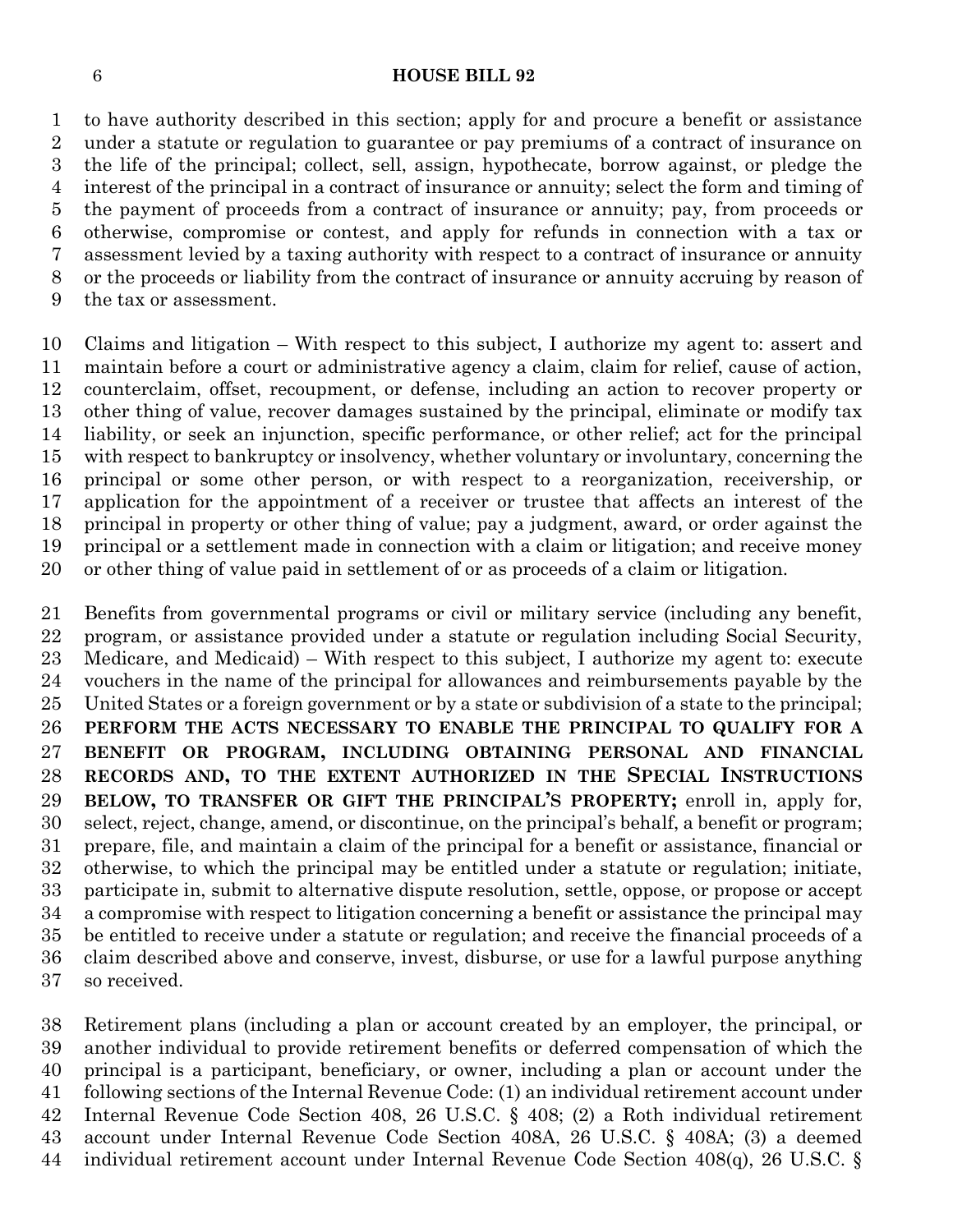408(q); (4) an annuity or mutual fund custodial account under Internal Revenue Code Section 403(b), 26 U.S.C. § 403(b); (5) a pension, profit–sharing, stock bonus, or other retirement plan qualified under Internal Revenue Code Section 401(a), 26 U.S.C. § 401(a); (6) a plan under Internal Revenue Code Section 457(b), 26 U.S.C. § 457(b); and (7) a nonqualified deferred compensation plan under Internal Revenue Code Section 409A, 26 U.S.C. § 409A) – With respect to this subject, I authorize my agent to: select the form and timing of payments under a retirement plan and withdraw benefits from a plan; make a rollover, including a direct trustee–to–trustee rollover, of benefits from one retirement plan to another; establish a retirement plan in the principal's name; make contributions to a retirement plan; exercise investment powers available under a retirement plan; borrow from, sell assets to, or purchase assets from a retirement plan. I recognize that granting my agent the authority to create or change a beneficiary designation for a retirement plan may affect the benefits that I may receive if that authority is exercised. If I grant my agent the authority to designate the agent, the agent's spouse, or a dependent of the agent as a beneficiary of a retirement plan, the grant may constitute a taxable gift by me and may make the property subject to that authority taxable as a part of the agent's estate. Therefore, if I wish to authorize my agent to create or change a beneficiary designation for any retirement plan, and in particular if I wish to authorize the agent to designate as my beneficiary the agent, the agent's spouse, or a dependent of the agent, I will explicitly state this authority in the Special Instructions section that follows or in a separate power of attorney.

 Taxes – With respect to this subject, I authorize my agent to: prepare, sign, and file federal, state, local, and foreign income, gift, payroll, property, federal insurance contributions act, and other tax returns, claims for refunds, requests for extension of time, petitions regarding tax matters, and other tax–related documents, including receipts, offers, waivers, consents, including consents and agreements under Internal Revenue Code Section 2032(A), 26 U.S.C. § 2032(A), closing agreements, and other powers of attorney required by the Internal Revenue Service or other taxing authority with respect to a tax year on which the statute of limitations has not run and the following 25 tax years; pay taxes due, collect refunds, post bonds, receive confidential information, and contest deficiencies determined by the Internal Revenue Service or other taxing authority; exercise elections available to the principal under federal, state, local, or foreign tax law; and act for the principal in all tax matters for all periods before the Internal Revenue Service, or other taxing authority.

 Digital assets – With respect to this subject, in accordance with the Maryland Fiduciary Access to Digital Assets Act, my agent shall have authority over and the right to access: (1) the content of any of my electronic communications; (2) any catalogue of electronic communications sent or received by me; and (3) any other digital asset in which I have a right or interest.

## SPECIAL INSTRUCTIONS (OPTIONAL)

#### YOU MAY GIVE SPECIAL INSTRUCTIONS ON THE FOLLOWING LINES:

- \_\_\_\_\_\_\_\_\_\_\_\_\_\_\_\_\_\_\_\_\_\_\_\_\_\_\_\_\_\_\_\_\_\_\_\_\_\_\_\_\_\_\_\_\_\_\_\_\_\_\_\_\_\_\_\_\_\_\_\_\_\_\_\_\_\_\_\_\_\_\_\_\_\_\_\_\_\_\_\_\_\_\_
- $42 \tfrac{1}{2}$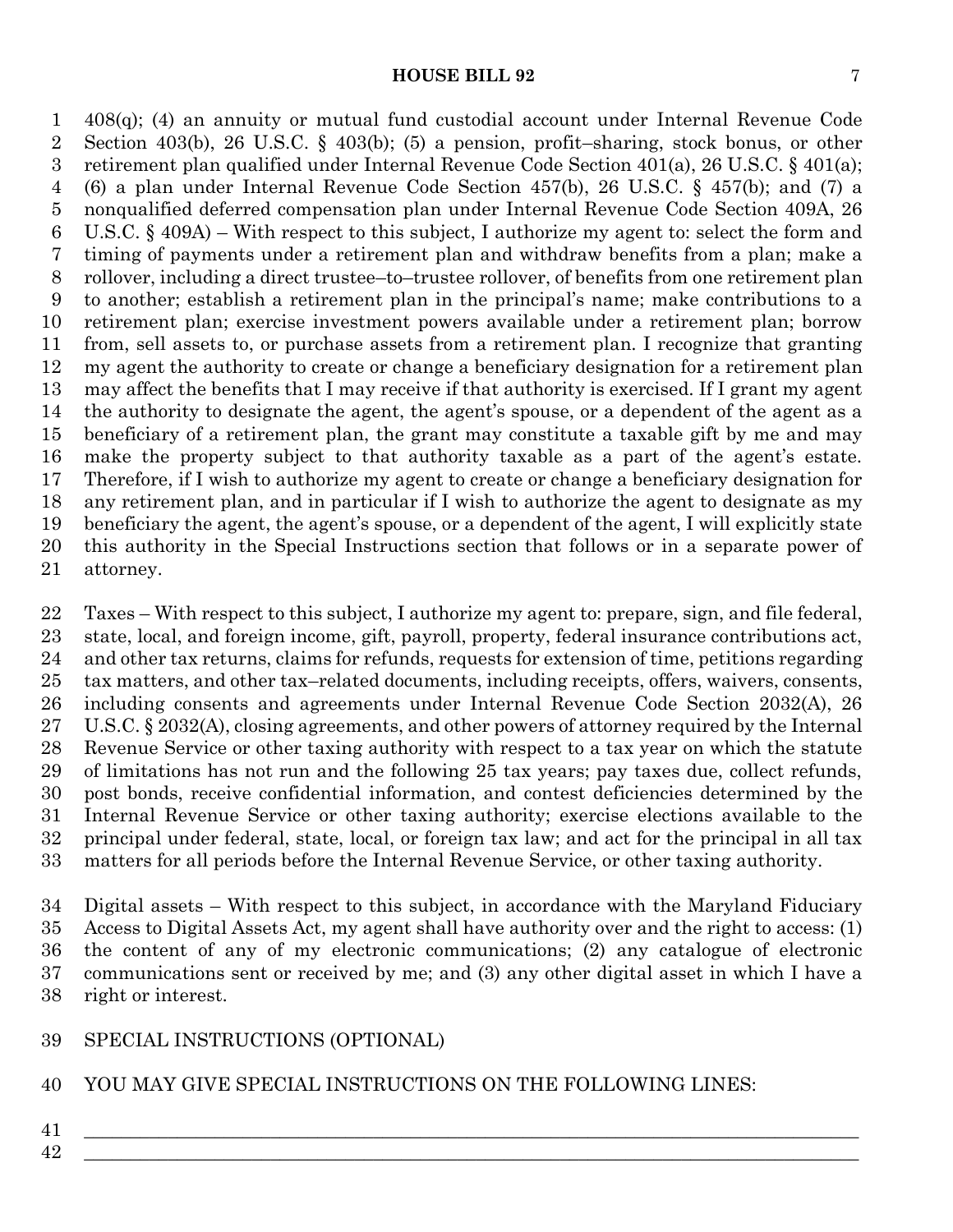|                                  | 8<br><b>HOUSE BILL 92</b>                                                                                                                                                                                                                                                                           |  |
|----------------------------------|-----------------------------------------------------------------------------------------------------------------------------------------------------------------------------------------------------------------------------------------------------------------------------------------------------|--|
| 1                                | <u> 1989 - Johann Stoff, deutscher Stoffen und der Stoffen und der Stoffen und der Stoffen und der Stoffen und de</u>                                                                                                                                                                               |  |
| $\overline{2}$<br>$\overline{3}$ | ,我们也不能在这里的时候,我们也不能在这里的时候,我们也不能会在这里的时候,我们也不能会在这里的时候,我们也不能会在这里的时候,我们也不能会在这里的时候,我们也不                                                                                                                                                                                                                   |  |
| 4                                | <u> 1989 - Johann Stoff, amerikansk politiker (d. 1989)</u>                                                                                                                                                                                                                                         |  |
| $\bf 5$<br>6                     | <u> 1989 - Johann Barbara, marka marka masjid aka masjid aka masjid aka masjid aka masjid aka masjid aka masjid a</u><br><u> 1980 - John Stein, mars and de Barbara (b. 1980)</u>                                                                                                                   |  |
| 7                                | <b>EFFECTIVE DATE</b>                                                                                                                                                                                                                                                                               |  |
| 8<br>9                           | This power of attorney is effective immediately unless I have stated otherwise in the Special<br>Instructions.                                                                                                                                                                                      |  |
| 10                               | TERMINATION DATE (OPTIONAL)                                                                                                                                                                                                                                                                         |  |
| 11<br>12                         | (Use a specific calendar date)                                                                                                                                                                                                                                                                      |  |
| 13                               | NOMINATION OF GUARDIAN (OPTIONAL)                                                                                                                                                                                                                                                                   |  |
| 14<br>15                         | If it becomes necessary for a court to appoint a guardian of my property or guardian of my<br>person, I nominate the following person(s) for appointment:                                                                                                                                           |  |
| 16                               | Name of nominee for guardian of my property: ___________________________________                                                                                                                                                                                                                    |  |
| 17<br>18                         |                                                                                                                                                                                                                                                                                                     |  |
| 19                               |                                                                                                                                                                                                                                                                                                     |  |
| 20<br>21                         |                                                                                                                                                                                                                                                                                                     |  |
| 22<br>23                         | DESIGNATION OF AGENT TO MAKE ELECTION TO TAKE ELECTIVE SHARE<br>(OPTIONAL)                                                                                                                                                                                                                          |  |
| 24<br>25<br>26<br>27             | If I am incapacitated within the meaning of $\S 17-101$ of the Estates and Trusts Article, I<br>designate the following person as my agent for purposes of making the election to take an<br>elective share of an estate subject to election under $\S$ 3-403 of the Estates and Trusts<br>Article: |  |
| 28<br>29                         |                                                                                                                                                                                                                                                                                                     |  |
| 30                               |                                                                                                                                                                                                                                                                                                     |  |
| 31                               | SIGNATURE AND ACKNOWLEDGMENT                                                                                                                                                                                                                                                                        |  |
| 32<br>33                         | <u> 1989 - Andrea Station, amerikan bestean ing disebut di parti di parti di parti di parti di parti di parti di</u><br>Your Signature<br>Date                                                                                                                                                      |  |
| 34                               |                                                                                                                                                                                                                                                                                                     |  |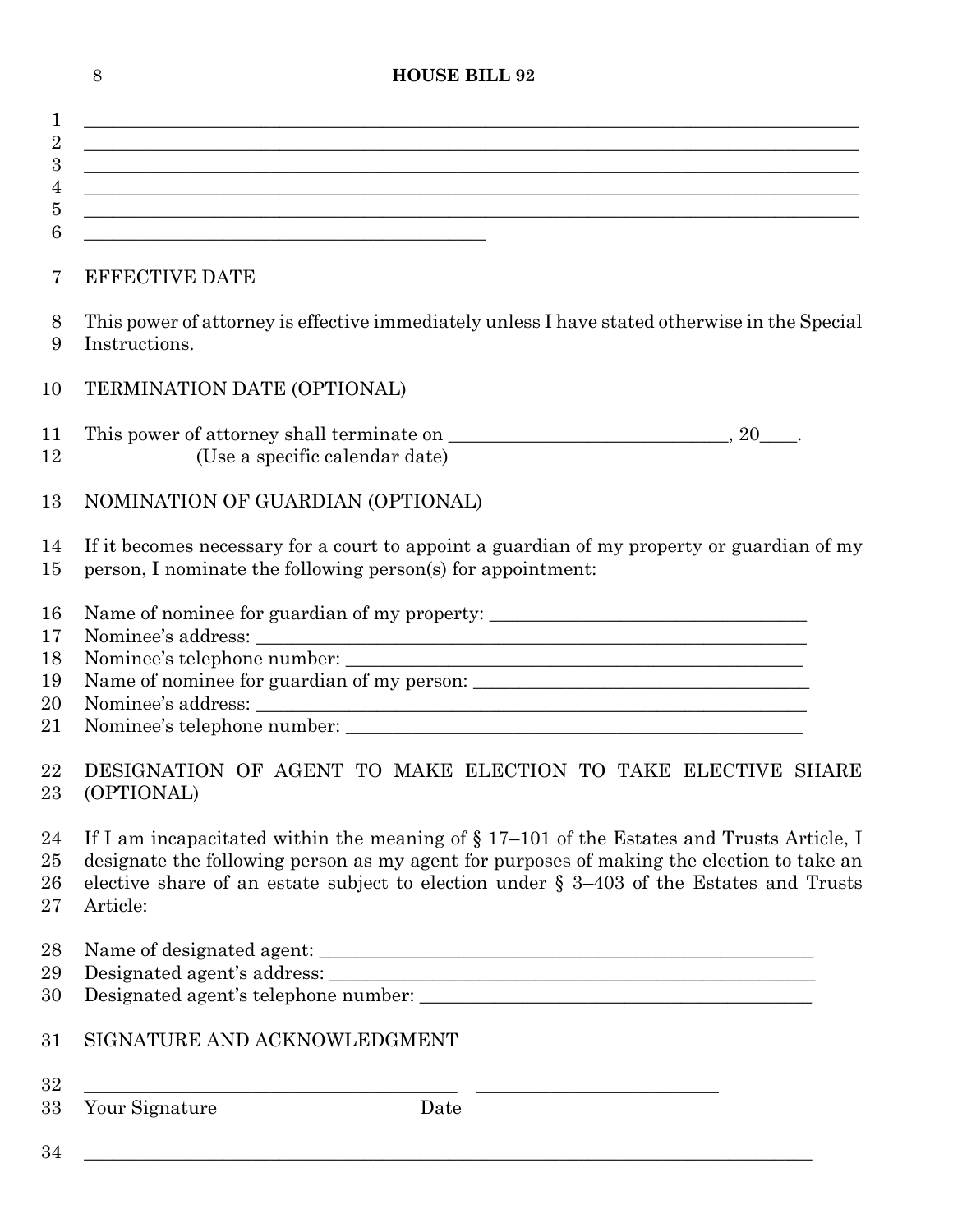| 1                     | Your Name Printed                                                                                                                                                                                                     |                |
|-----------------------|-----------------------------------------------------------------------------------------------------------------------------------------------------------------------------------------------------------------------|----------------|
| $\overline{2}$        |                                                                                                                                                                                                                       |                |
| $\boldsymbol{3}$<br>4 | ,我们也不能在这里的人,我们也不能在这里的人,我们也不能在这里的人,我们也不能在这里的人,我们也不能在这里的人,我们也不能在这里的人,我们也不能在这里的人,我们也<br>Your Address                                                                                                                     |                |
| $\overline{5}$        |                                                                                                                                                                                                                       |                |
| 6                     | Your Telephone Number                                                                                                                                                                                                 |                |
| 7<br>8                | <b>STATE OF MARYLAND</b>                                                                                                                                                                                              |                |
| 9                     | This document was acknowledged before me on                                                                                                                                                                           |                |
| 10<br>11              | the control of the control of the control of the control of the control of the control of<br>(Date)                                                                                                                   |                |
| 12                    | to be his/her act.<br>$\rm\,By$                                                                                                                                                                                       |                |
| 13                    | (Name of Principal)                                                                                                                                                                                                   |                |
| 14                    | <u> 1989 - Johann Barn, mars ann an t-Amhain Aonaich an t-Aonaich an t-Aonaich ann an t-Aonaich ann an t-Aonaich</u>                                                                                                  | (SEAL, IF ANY) |
| 15<br>16              | Signature of Notary                                                                                                                                                                                                   |                |
| 17                    | WITNESS ATTESTATION                                                                                                                                                                                                   |                |
| 18                    | The foregoing power of attorney was, on the date written above, published and declared by                                                                                                                             |                |
| 19<br>20              | (Name of Principal)                                                                                                                                                                                                   |                |
| 21<br>22<br>23        | in our presence to be his/her power of attorney. We, in his/her presence and at his/her<br>request, and in the presence of each other, have attested to the same and have signed our<br>names as attesting witnesses. |                |
| 24<br>25<br>26        | <u> 1989 - Johann Barbara, martxa alemaniar a</u><br>Witness #1 Signature                                                                                                                                             |                |
| 27<br>28<br>29        | Witness #1 Name Printed<br><u> 1989 - Johann Barbara, martxa alemaniar amerikan basar da a</u>                                                                                                                        |                |
| 30<br>31              | <u> 1989 - Johann Stein, marwolaethau a bhann an t-Amhair ann an t-Amhair an t-Amhair an t-Amhair an t-Amhair an</u><br>Witness #1 Address                                                                            |                |
| 32                    | Witness #1 Telephone Number                                                                                                                                                                                           |                |
| 33<br>34              | Witness #2 Signature                                                                                                                                                                                                  |                |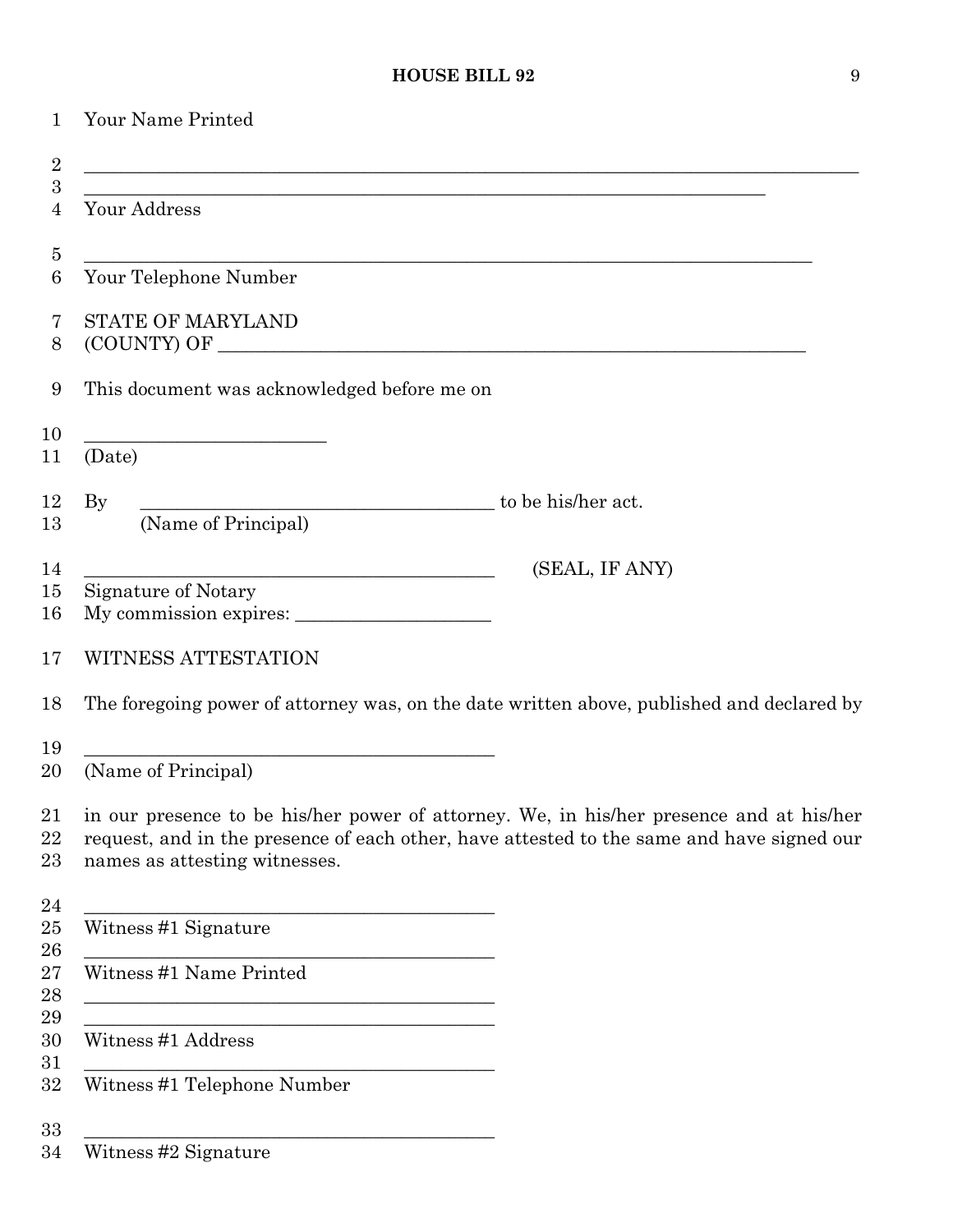| 1                                      |                                                                                                                                                                                                                                                                                                                                                                                                                                                                                                                                                                                                                                         |
|----------------------------------------|-----------------------------------------------------------------------------------------------------------------------------------------------------------------------------------------------------------------------------------------------------------------------------------------------------------------------------------------------------------------------------------------------------------------------------------------------------------------------------------------------------------------------------------------------------------------------------------------------------------------------------------------|
| $\overline{2}$<br>$\boldsymbol{3}$     | Witness #2 Name Printed                                                                                                                                                                                                                                                                                                                                                                                                                                                                                                                                                                                                                 |
| 4<br>$\overline{5}$                    | Witness #2 Address                                                                                                                                                                                                                                                                                                                                                                                                                                                                                                                                                                                                                      |
| 6<br>7                                 | Witness #2 Telephone Number"                                                                                                                                                                                                                                                                                                                                                                                                                                                                                                                                                                                                            |
| 8                                      | $17 - 203.$                                                                                                                                                                                                                                                                                                                                                                                                                                                                                                                                                                                                                             |
| 9                                      | "MARYLAND STATUTORY FORM LIMITED POWER OF ATTORNEY                                                                                                                                                                                                                                                                                                                                                                                                                                                                                                                                                                                      |
| 10                                     | PLEASE READ CAREFULLY                                                                                                                                                                                                                                                                                                                                                                                                                                                                                                                                                                                                                   |
| 11<br>12<br>13<br>14<br>15<br>16<br>17 | This power of attorney authorizes another person (your agent) to make decisions concerning<br>your property for you (the principal). You need not give to your agent all the authorities<br>listed below and may give the agent only those limited powers that you specifically indicate.<br>This power of attorney gives your agent the right to make limited decisions for you. You<br>should very carefully weigh your decision as to what powers you give your agent. Your<br>agent will be able to make decisions and act with respect to your property (including your<br>money) whether or not you are able to act for yourself. |
| 18<br>19                               | If you choose to make a grant of limited authority, you should check the boxes that identify<br>the specific authorization you choose to give your agent.                                                                                                                                                                                                                                                                                                                                                                                                                                                                               |
| 20                                     | This power of attorney does not authorize the agent to make health care decisions for you.                                                                                                                                                                                                                                                                                                                                                                                                                                                                                                                                              |
| 21<br>22<br>23                         | You should select someone you trust to serve as your agent. Unless you specify otherwise,<br>generally the agent's authority will continue until you die or revoke the power of attorney<br>or the agent resigns or is unable to act for you.                                                                                                                                                                                                                                                                                                                                                                                           |
| 24<br>25<br>26<br>27                   | Your agent is not entitled to compensation unless you indicate otherwise in the special<br>instructions of this power of attorney. If you indicate that your agent is to receive<br>compensation, your agent is entitled to reasonable compensation or compensation as<br>specified in the Special Instructions.                                                                                                                                                                                                                                                                                                                        |
| 28<br>29<br>30                         | This form provides for designation of one agent. If you wish to name more than one agent<br>you may name a coagent in the Special Instructions. Coagents are required to act together<br>unanimously unless you specify otherwise in the Special Instructions.                                                                                                                                                                                                                                                                                                                                                                          |
| 31<br>32                               | If your agent is unavailable or unwilling to act for you, your power of attorney will end<br>unless you have named a successor agent. You may also name a second successor agent.                                                                                                                                                                                                                                                                                                                                                                                                                                                       |
| 33<br>34                               | This power of attorney becomes effective immediately unless you state otherwise in the<br>Special Instructions.                                                                                                                                                                                                                                                                                                                                                                                                                                                                                                                         |

If you have questions about the power of attorney or the authority you are granting to your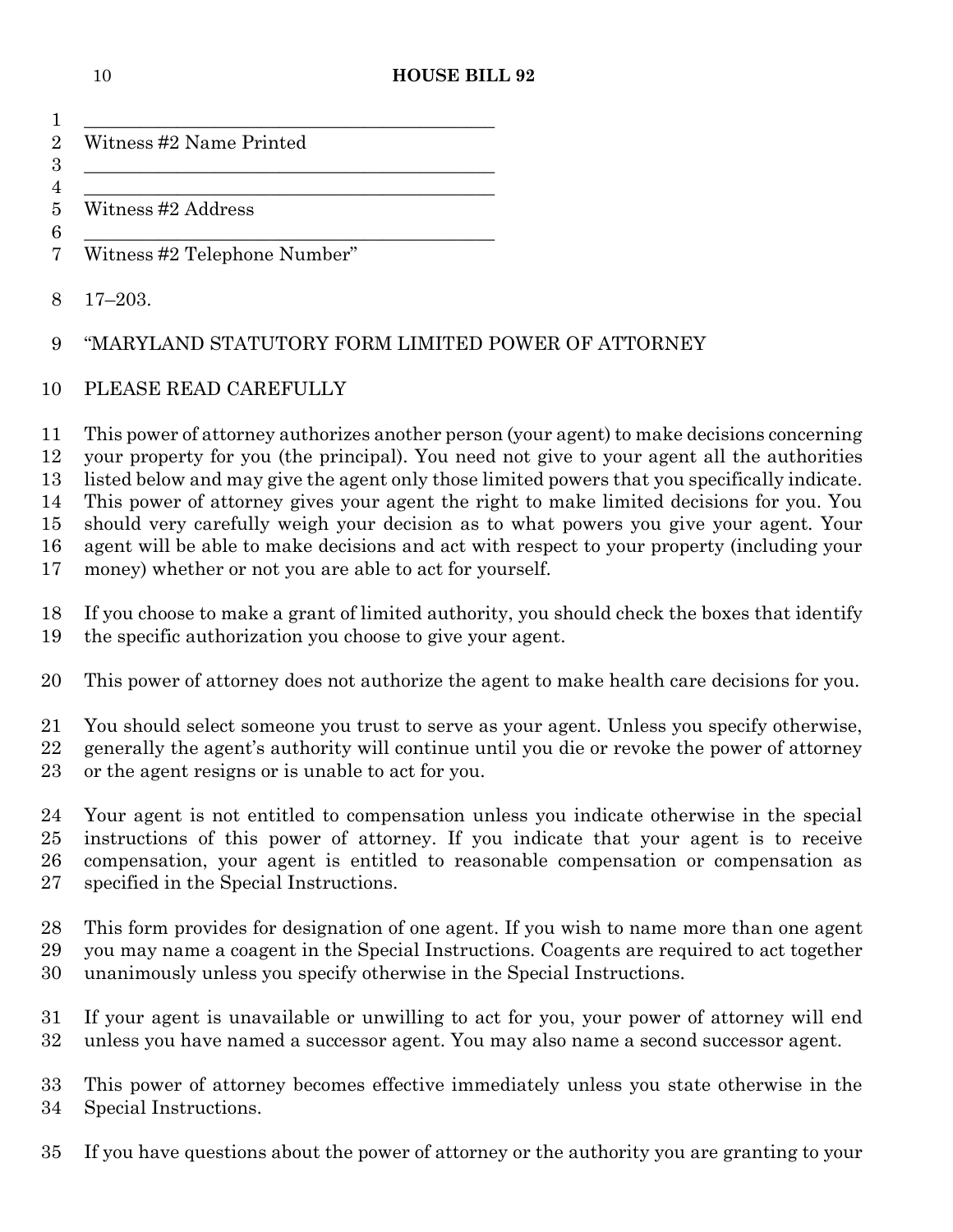| $\mathbf{1}$     | agent, you should seek legal advice before signing this form.                                                                                                                                                                                                                                                                                                                                                                                                                                                                                                                                                                                              |  |
|------------------|------------------------------------------------------------------------------------------------------------------------------------------------------------------------------------------------------------------------------------------------------------------------------------------------------------------------------------------------------------------------------------------------------------------------------------------------------------------------------------------------------------------------------------------------------------------------------------------------------------------------------------------------------------|--|
| $\overline{2}$   | DESIGNATION OF AGENT                                                                                                                                                                                                                                                                                                                                                                                                                                                                                                                                                                                                                                       |  |
| 3                | This section of the form provides for designation of one agent.                                                                                                                                                                                                                                                                                                                                                                                                                                                                                                                                                                                            |  |
| 4<br>5           | If you wish to name coagents, skip this section and use the next section ("Designation of<br>Coagents").                                                                                                                                                                                                                                                                                                                                                                                                                                                                                                                                                   |  |
| $\boldsymbol{6}$ |                                                                                                                                                                                                                                                                                                                                                                                                                                                                                                                                                                                                                                                            |  |
| $\overline{7}$   |                                                                                                                                                                                                                                                                                                                                                                                                                                                                                                                                                                                                                                                            |  |
| 8                | as my agent:                                                                                                                                                                                                                                                                                                                                                                                                                                                                                                                                                                                                                                               |  |
| 9                | Name of                                                                                                                                                                                                                                                                                                                                                                                                                                                                                                                                                                                                                                                    |  |
| 10               |                                                                                                                                                                                                                                                                                                                                                                                                                                                                                                                                                                                                                                                            |  |
| 11               | Agent's                                                                                                                                                                                                                                                                                                                                                                                                                                                                                                                                                                                                                                                    |  |
| 12               |                                                                                                                                                                                                                                                                                                                                                                                                                                                                                                                                                                                                                                                            |  |
| 13               | Agent's Telephone                                                                                                                                                                                                                                                                                                                                                                                                                                                                                                                                                                                                                                          |  |
| 14               |                                                                                                                                                                                                                                                                                                                                                                                                                                                                                                                                                                                                                                                            |  |
| 15               | DESIGNATION OF COAGENTS (OPTIONAL)                                                                                                                                                                                                                                                                                                                                                                                                                                                                                                                                                                                                                         |  |
| 16<br>17         | This section of the form provides for designation of two or more coagents. Coagents are<br>required to act together unanimously unless you otherwise provide in this form.                                                                                                                                                                                                                                                                                                                                                                                                                                                                                 |  |
| 18               | $\overline{I}, \underline{\hspace{2cm}}, \underline{\hspace{2cm}}, \underline{\hspace{2cm}}, \underline{\hspace{2cm}}, \underline{\hspace{2cm}}, \underline{\hspace{2cm}}, \underline{\hspace{2cm}}, \underline{\hspace{2cm}}, \underline{\hspace{2cm}}, \underline{\hspace{2cm}}, \underline{\hspace{2cm}}, \underline{\hspace{2cm}}, \underline{\hspace{2cm}}, \underline{\hspace{2cm}}, \underline{\hspace{2cm}}, \underline{\hspace{2cm}}, \underline{\hspace{2cm}}, \underline{\hspace{2cm}}, \underline{\hspace{2cm}}, \underline{\hspace{2cm}}, \underline{\hspace{2cm}}, \underline{\hspace{2cm}}, \underline{\hspace{2cm}}, \underline{\hspace{2$ |  |
| 19               | (Name of Principal)                                                                                                                                                                                                                                                                                                                                                                                                                                                                                                                                                                                                                                        |  |
| 20               | Name the following persons as coagents:                                                                                                                                                                                                                                                                                                                                                                                                                                                                                                                                                                                                                    |  |
| 21               |                                                                                                                                                                                                                                                                                                                                                                                                                                                                                                                                                                                                                                                            |  |
| 22               |                                                                                                                                                                                                                                                                                                                                                                                                                                                                                                                                                                                                                                                            |  |
| 23               |                                                                                                                                                                                                                                                                                                                                                                                                                                                                                                                                                                                                                                                            |  |
| 24               |                                                                                                                                                                                                                                                                                                                                                                                                                                                                                                                                                                                                                                                            |  |
| 25               |                                                                                                                                                                                                                                                                                                                                                                                                                                                                                                                                                                                                                                                            |  |
| 26               |                                                                                                                                                                                                                                                                                                                                                                                                                                                                                                                                                                                                                                                            |  |
| $27\,$<br>28     | <u> 1989 - Johann John Stone, Amerikaansk politiker († 1908)</u>                                                                                                                                                                                                                                                                                                                                                                                                                                                                                                                                                                                           |  |
| 29               | <u> 1989 - Johann Stoff, deutscher Stoff, der Stoff, der Stoff, der Stoff, der Stoff, der Stoff, der Stoff, der S</u>                                                                                                                                                                                                                                                                                                                                                                                                                                                                                                                                      |  |
| 30               | <u> 1989 - Johann Stoff, amerikansk politiker (d. 1989)</u>                                                                                                                                                                                                                                                                                                                                                                                                                                                                                                                                                                                                |  |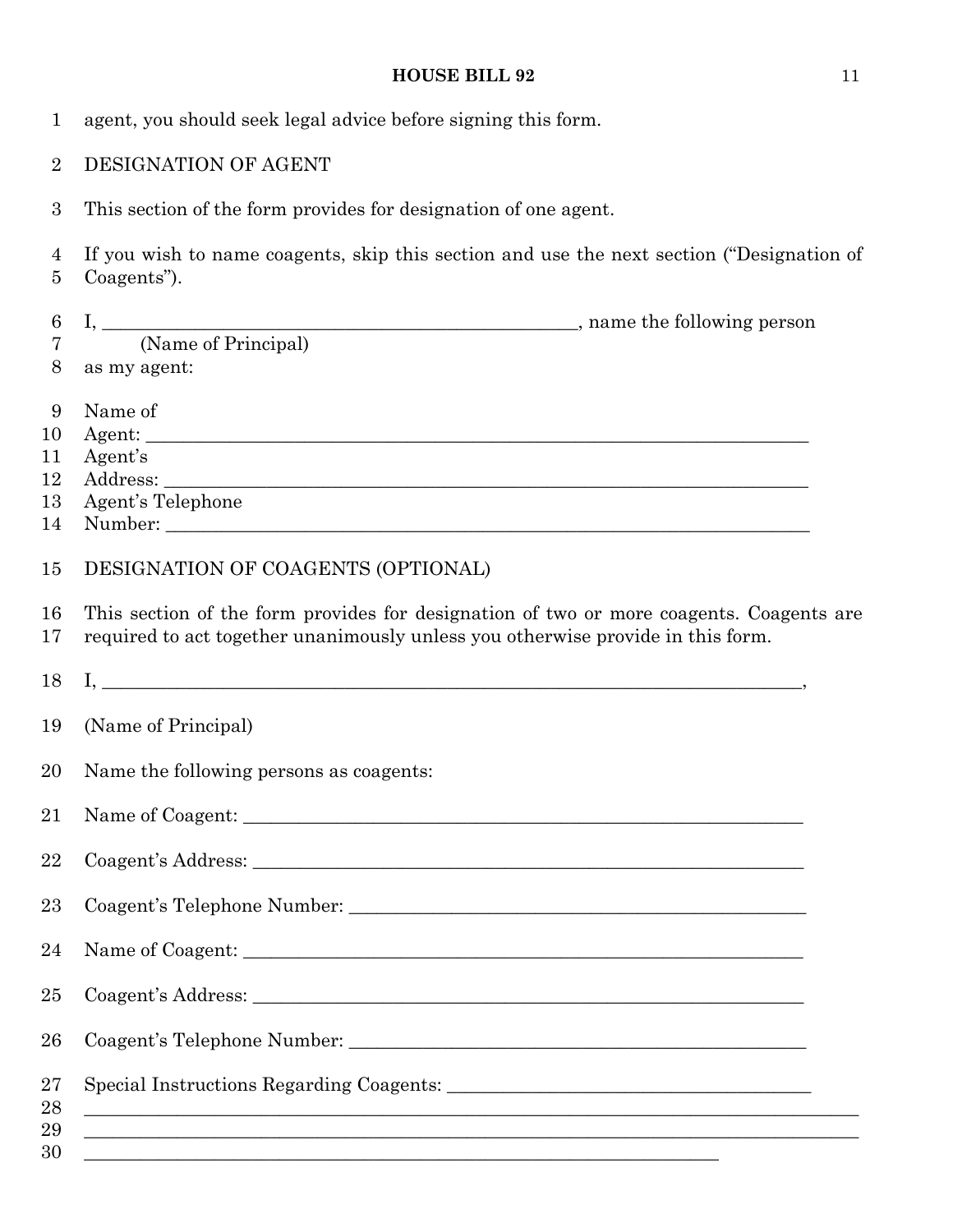| $\mathbf 1$                                | DESIGNATION OF SUCCESSOR AGENT(S) (OPTIONAL)                                                                                                                                                                                                                                                                                                          |
|--------------------------------------------|-------------------------------------------------------------------------------------------------------------------------------------------------------------------------------------------------------------------------------------------------------------------------------------------------------------------------------------------------------|
| $\overline{2}$                             | If my agent is unable or unwilling to act for me, I name as my successor agent:                                                                                                                                                                                                                                                                       |
| 3<br>$\overline{4}$<br>$\overline{5}$<br>6 | Successor Agent's                                                                                                                                                                                                                                                                                                                                     |
| 7<br>8                                     | If my successor agent is unable or unwilling to act for me, I name as my second successor<br>agent:                                                                                                                                                                                                                                                   |
| 9<br>10                                    | Name of Second Successor                                                                                                                                                                                                                                                                                                                              |
| 11                                         | Second Successor Agent's                                                                                                                                                                                                                                                                                                                              |
| 12<br>13                                   |                                                                                                                                                                                                                                                                                                                                                       |
|                                            |                                                                                                                                                                                                                                                                                                                                                       |
| 14                                         | GRANT OF GENERAL AUTHORITY                                                                                                                                                                                                                                                                                                                            |
| 15<br>16                                   | I ("the principal") grant my agent and any successor agent, with respect to each subject<br>that I choose below, the authority to do all acts that I could do to:                                                                                                                                                                                     |
| 17<br>18<br>19<br>20                       | Demand, receive, and obtain by litigation or otherwise, money or<br>(1)<br>another thing of value to which the principal is, may become, or claims to be entitled, and<br>conserve, invest, disburse, or use anything so received or obtained for the purposes<br>intended;                                                                           |
| 21<br>22<br>23<br>24                       | Contract with another person, on terms agreeable to the agent, to<br>(2)<br>accomplish a purpose of a transaction and perform, rescind, cancel, terminate, reform,<br>restate, release, or modify the contract or another contract made by or on behalf of the<br>principal;                                                                          |
| 25<br>26<br>27<br>28                       | Execute, acknowledge, seal, deliver, file, or record any instrument or<br>(3)<br>communication the agent considers desirable to accomplish a purpose of a transaction,<br>including creating a schedule contemporaneously or at a later time listing some or all of the<br>principal's property and attaching the schedule to this power of attorney; |
| 29<br>30<br>31                             | Initiate, participate in, submit to alternative dispute resolution, settle,<br>(4)<br>oppose, or propose or accept a compromise with respect to a claim existing in favor of or<br>against the principal or intervene in litigation relating to the claim;                                                                                            |
| 32<br>33                                   | Seek on the principal's behalf the assistance of a court or other<br>(5)<br>governmental agency to carry out an act authorized in this power of attorney;                                                                                                                                                                                             |

- 
- (6) Engage, compensate, and discharge an attorney, accountant,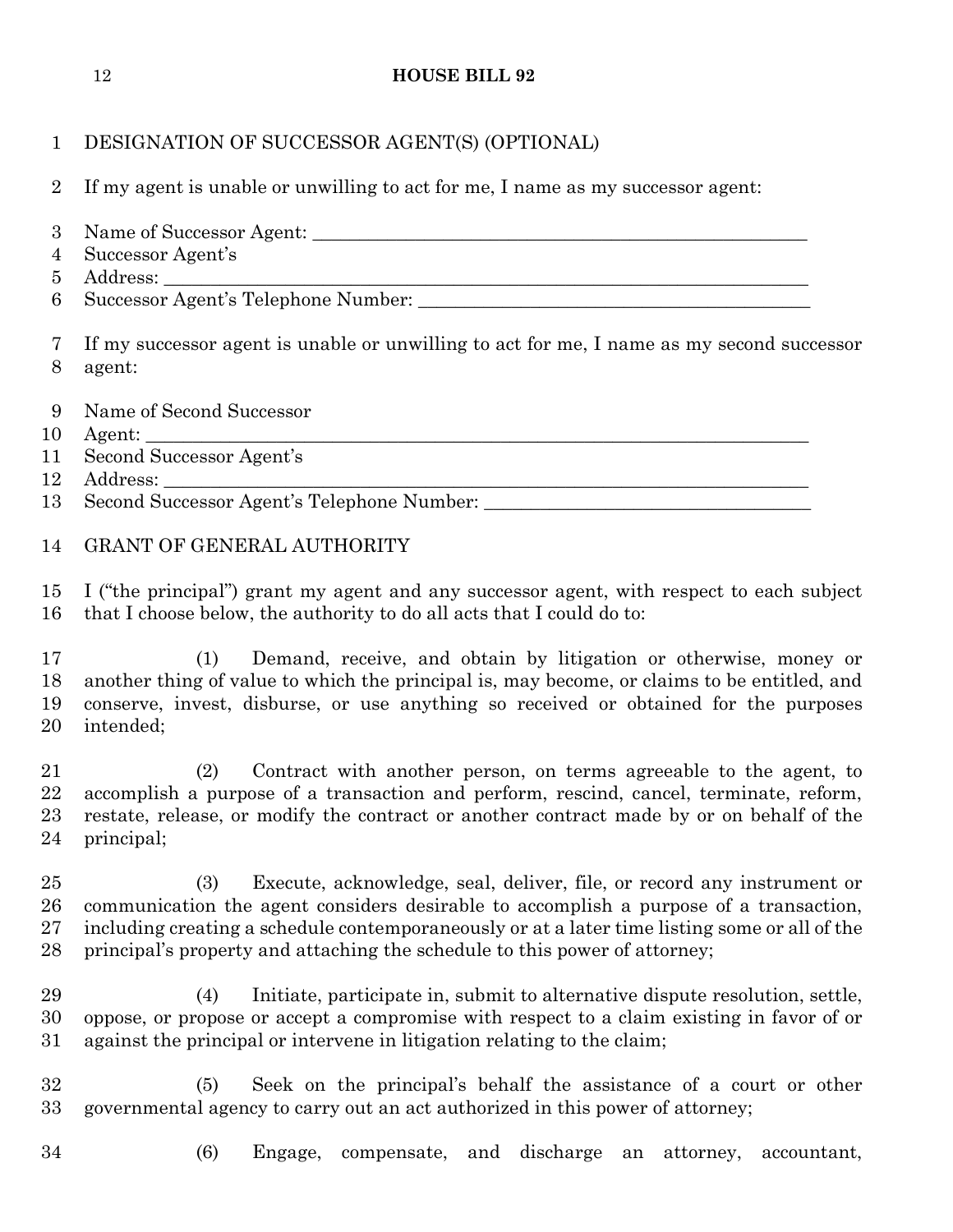discretionary investment manager, expert witness, or other advisor;

| $\sqrt{2}$<br>$\sqrt{3}$               | Prepare, execute, and file a record, report, or other document to<br>(7)<br>safeguard or promote the principal's interest under a statute or regulation;                                                                                                                                                                                                                                                                                                                                                                                                                        |
|----------------------------------------|---------------------------------------------------------------------------------------------------------------------------------------------------------------------------------------------------------------------------------------------------------------------------------------------------------------------------------------------------------------------------------------------------------------------------------------------------------------------------------------------------------------------------------------------------------------------------------|
| $\overline{4}$<br>$\overline{5}$       | Communicate with representatives or employees of a government or<br>(8)<br>governmental subdivision, agency, or instrumentality, on behalf of the principal;                                                                                                                                                                                                                                                                                                                                                                                                                    |
| $\,6\,$<br>$\overline{7}$              | Access communications intended for, and communicate on behalf of the<br>(9)<br>principal, whether by mail, electronic transmission, telephone, or other means; and                                                                                                                                                                                                                                                                                                                                                                                                              |
| $8\,$<br>$9\phantom{.}$                | Do lawful acts with respect to the subject and all property related to the<br>(10)<br>subject.                                                                                                                                                                                                                                                                                                                                                                                                                                                                                  |
| 10<br>11<br>12<br>13                   | (INITIAL each authority in any subject you want to include in the agent's general<br>authority. Cross through each authority in any subject that you want to exclude. If you<br>wish to grant general authority over an entire subject, you may initial "All of the above"<br>instead of initialing each authority.)                                                                                                                                                                                                                                                            |
| 14                                     | SUBJECTS AND AUTHORITY                                                                                                                                                                                                                                                                                                                                                                                                                                                                                                                                                          |
| 15                                     | Real Property – With respect to this category, I authorize my agent to:<br>A.                                                                                                                                                                                                                                                                                                                                                                                                                                                                                                   |
| 16<br>17<br>18                         | (_) Demand, buy, lease, receive, accept as a gift or as security for an<br>extension of credit, or otherwise acquire or reject an interest in real property or a right<br>incident to real property                                                                                                                                                                                                                                                                                                                                                                             |
| 19<br>20<br>21<br>22<br>23<br>24<br>25 | ( $\Box$ ) Sell, exchange, convey with or without covenants, representations, or<br>warranties, quitclaim, release, surrender, retain title for security, encumber, partition,<br>consent to partitioning, subject to an easement or covenant, subdivide, apply for zoning or<br>other governmental permits, plat or consent to platting, develop, grant an option<br>concerning, lease, sublease, contribute to an entity in exchange for an interest in that<br>entity, or otherwise grant or dispose of an interest in real property or a right incident to<br>real property |
| 26<br>27<br>28                         | (e) Pledge or mortgage an interest in real property or right incident to real<br>property as security to borrow money or pay, renew, or extend the time of payment of a<br>debt of the principal or a debt guaranteed by the principal, including a reverse mortgage                                                                                                                                                                                                                                                                                                            |
| 29<br>30<br>31                         | ( ) Release, assign, satisfy, or enforce by litigation or otherwise a<br>mortgage, deed of trust, conditional sale contract, encumbrance, lien, or other claim to real<br>property that exists or is asserted                                                                                                                                                                                                                                                                                                                                                                   |
| 32<br>33                               | Manage or conserve an interest in real property or a right incident to<br>real property owned or claimed to be owned by the principal, including:                                                                                                                                                                                                                                                                                                                                                                                                                               |
| 34                                     | (1)<br>Insuring against liability or casualty or other loss;                                                                                                                                                                                                                                                                                                                                                                                                                                                                                                                    |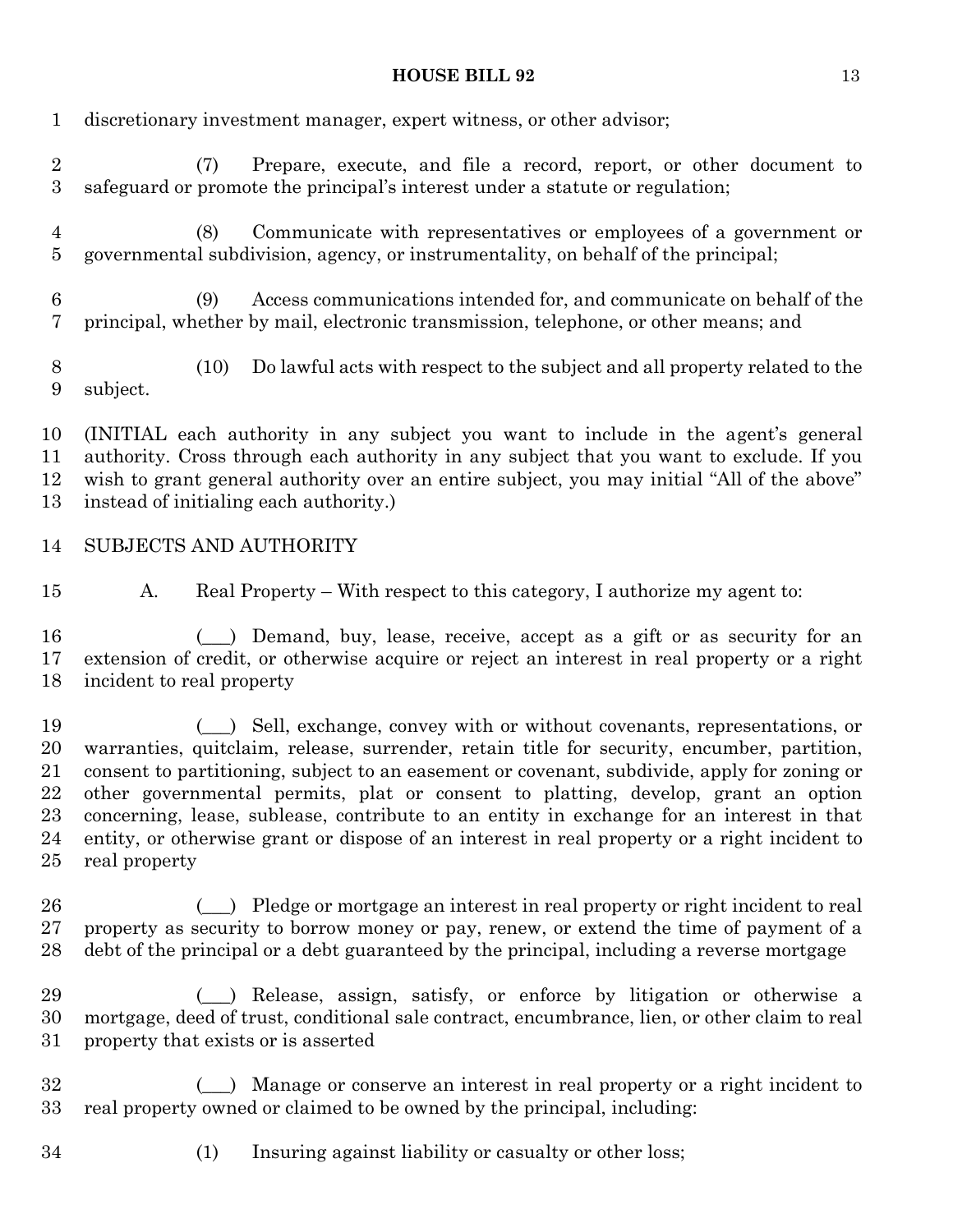(2) Obtaining or regaining possession of or protecting the interest or right by litigation or otherwise;

 (3) Paying, assessing, compromising, or contesting taxes or assessments or applying for and receiving refunds in connection with them; and

 (4) Purchasing supplies, hiring assistance or labor, and making repairs or alterations to the real property

 (\_\_\_) Use, develop, alter, replace, remove, erect, or install structures or other improvements on real property in or incident to which the principal has, or claims to have, an interest or right

10 (1) Participate in a reorganization with respect to real property or an entity that owns an interest in or a right incident to real property and receive, hold, and act with respect to stocks and bonds or other property received in a plan of reorganization, including:

(1) Selling or otherwise disposing of the stocks and bonds or other property;

 (2) Exercising or selling an option, a right of conversion, or a similar right with respect to the stocks and bonds or other property; and

- (3) Exercising voting rights in person or by proxy
- (\_\_\_) Change the form of title of an interest in or a right incident to real property
- (\_\_\_) Dedicate to public use, with or without consideration, easements or other real property in which the principal has, or claims to have, an interest
- 21 (a) All of the above

 B. Tangible Personal Property – With respect to this subject, I authorize my agent to:

24 (1) Demand, buy, receive, accept as a gift or as security for an extension of credit, or otherwise acquire or reject ownership or possession of tangible personal property or an interest in tangible personal property

 (\_\_\_) Sell, exchange, convey with or without covenants, representations, or warranties, quitclaim, release, surrender, create a security interest in, grant options concerning, lease, sublease, or otherwise dispose of tangible personal property or an interest in tangible personal property

 (\_\_\_) Grant a security interest in tangible personal property or an interest in tangible personal property as security to borrow money or pay, renew, or extend the time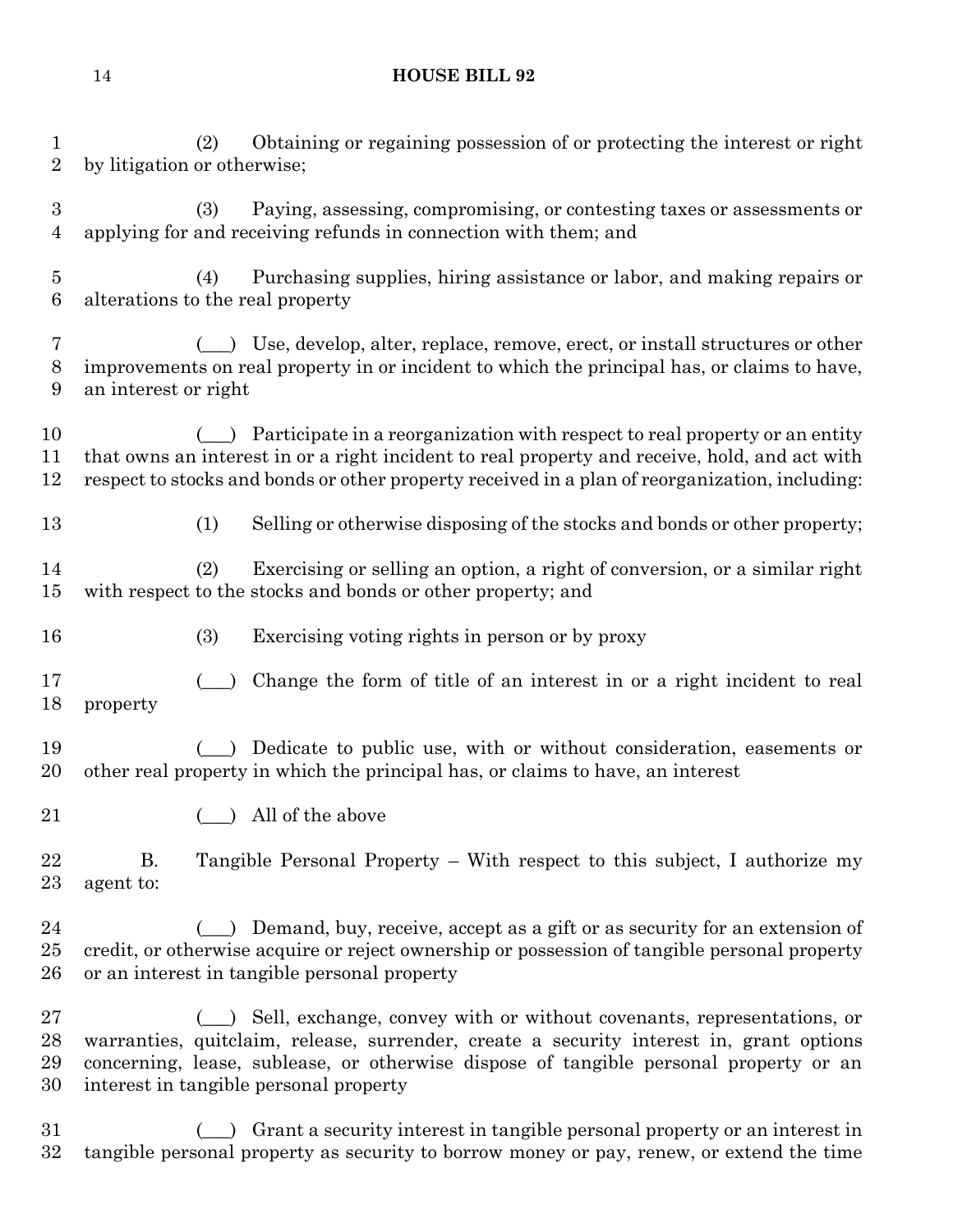| $\mathbf{1}$             |                                              | of payment of a debt of the principal or a debt guaranteed by the principal                                                                                                                                                              |
|--------------------------|----------------------------------------------|------------------------------------------------------------------------------------------------------------------------------------------------------------------------------------------------------------------------------------------|
| $\overline{2}$<br>3<br>4 |                                              | (_) Release, assign, satisfy, or enforce by litigation or otherwise, a security<br>interest, lien, or other claim on behalf of the principal, with respect to tangible personal<br>property or an interest in tangible personal property |
| $\overline{5}$<br>$\,6$  |                                              | Manage or conserve tangible personal property or an interest in<br>tangible personal property on behalf of the principal, including:                                                                                                     |
| 7                        | (1)                                          | Insuring against liability or casualty or other loss;                                                                                                                                                                                    |
| 8<br>$9\phantom{.0}$     | (2)<br>interest, by litigation or otherwise; | Obtaining or regaining possession of or protecting the property or                                                                                                                                                                       |
| 10<br>11                 | (3)                                          | Paying, assessing, compromising, or contesting taxes or assessments or<br>applying for and receiving refunds in connection with taxes or assessments;                                                                                    |
| 12                       | (4)                                          | Moving the property from place to place;                                                                                                                                                                                                 |
| 13                       | (5)                                          | Storing the property for hire or on a gratuitous bailment; and                                                                                                                                                                           |
| 14                       | (6)                                          | Using and making repairs, alterations, or improvements to the property                                                                                                                                                                   |
| $15\,$                   |                                              | Change the form of title of an interest in tangible personal property                                                                                                                                                                    |
| 16                       |                                              | All of the above                                                                                                                                                                                                                         |
| 17                       | C.                                           | Stocks and Bonds – With respect to this subject, I authorize my agent to:                                                                                                                                                                |
| 18                       |                                              | Buy, sell, and exchange stocks and bonds                                                                                                                                                                                                 |
| 19<br>20                 | stocks and bonds                             | Establish, continue, modify, or terminate an account with respect to                                                                                                                                                                     |
| 21<br>22                 |                                              | Pledge stocks and bonds as security to borrow, pay, renew, or extend<br>the time of payment of a debt of the principal                                                                                                                   |
| $^{23}$<br>24            | stocks and bonds                             | Receive certificates and other evidences of ownership with respect to                                                                                                                                                                    |
| 25<br>$26\,$             |                                              | Exercise voting rights with respect to stocks and bonds in person or by<br>proxy, enter into voting trusts, and consent to limitations on the right to vote                                                                              |
| $27\,$                   |                                              | All of the above                                                                                                                                                                                                                         |
| 28                       | D.                                           | Commodities – With respect to this subject, I authorize my agent to:                                                                                                                                                                     |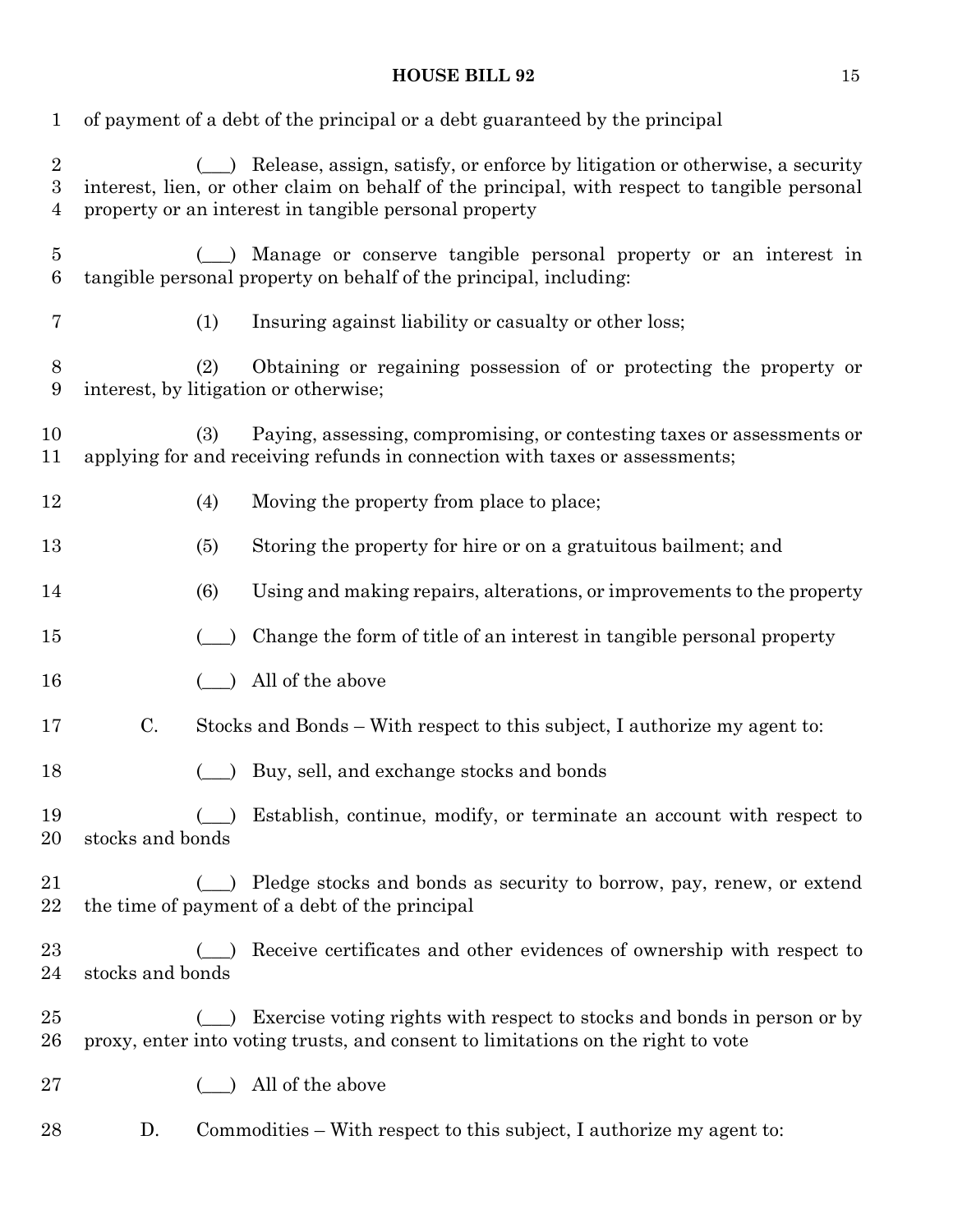| 1                | (_) Buy, sell, exchange, assign, settle, and exercise commodity futures                                                                                                                  |
|------------------|------------------------------------------------------------------------------------------------------------------------------------------------------------------------------------------|
| $\overline{2}$   | contracts and call or put options on stocks or stock indexes traded on a regulated option                                                                                                |
| $\boldsymbol{3}$ | exchange                                                                                                                                                                                 |
| $\overline{4}$   | Establish, continue, modify, and terminate option accounts                                                                                                                               |
| $\overline{5}$   | All of the above                                                                                                                                                                         |
| 6<br>7           | Banks and Other Financial Institutions – With respect to this subject, I<br>Е.<br>authorize my agent to:                                                                                 |
| 8                | (_) Continue, modify, transact all business in connection with, and                                                                                                                      |
| 9                | terminate an account or other banking arrangement made by or on behalf of the principal                                                                                                  |
| 10               | Establish, modify, transact all business in connection with, and                                                                                                                         |
| 11               | terminate an account or other banking arrangement with a bank, trust company, savings                                                                                                    |
| 12               | and loan association, credit union, thrift company, brokerage firm, or other financial                                                                                                   |
| 13               | institution selected by the agent                                                                                                                                                        |
| 14               | ) Contract for services available from a financial institution, including                                                                                                                |
| 15               | renting a safe deposit box or space in a vault                                                                                                                                           |
| 16               | Deposit by check, money order, electronic funds transfer, or otherwise                                                                                                                   |
| 17               | with, or leave in the custody of, a financial institution money or property of the principal                                                                                             |
| 18<br>19<br>20   | Withdraw, by check, money order, electronic funds transfer, or<br>(<br>otherwise, money or property of the principal deposited with or left in the custody of a<br>financial institution |
| 21               | Receive statements of account, vouchers, notices, and similar                                                                                                                            |
| 22               | documents from a financial institution and act with respect to them                                                                                                                      |
| 23               | Enter a safe deposit box or vault and withdraw or add to the contents                                                                                                                    |
| 24               | Borrow money and pledge as security personal property of the principal                                                                                                                   |
| 25               | necessary to borrow money or pay, renew, or extend the time of payment of a debt of the                                                                                                  |
| 26               | principal or a debt guaranteed by the principal                                                                                                                                          |
| $27\,$           | (_) Make, assign, draw, endorse, discount, guarantee, and negotiate                                                                                                                      |
| 28               | promissory notes, checks, drafts, and other negotiable or nonnegotiable paper of the                                                                                                     |
| 29               | principal or payable to the principal or the principal's order, transfer money, receive the                                                                                              |
| 30               | cash or other proceeds of those transactions, and accept a draft drawn by a person on the                                                                                                |
| $31\,$           | principal and pay the draft when due                                                                                                                                                     |
| $32\,$           | Receive for the principal and act on a sight draft, warehouse receipt,                                                                                                                   |

 other document of title whether tangible or electronic, or other negotiable or nonnegotiable instrument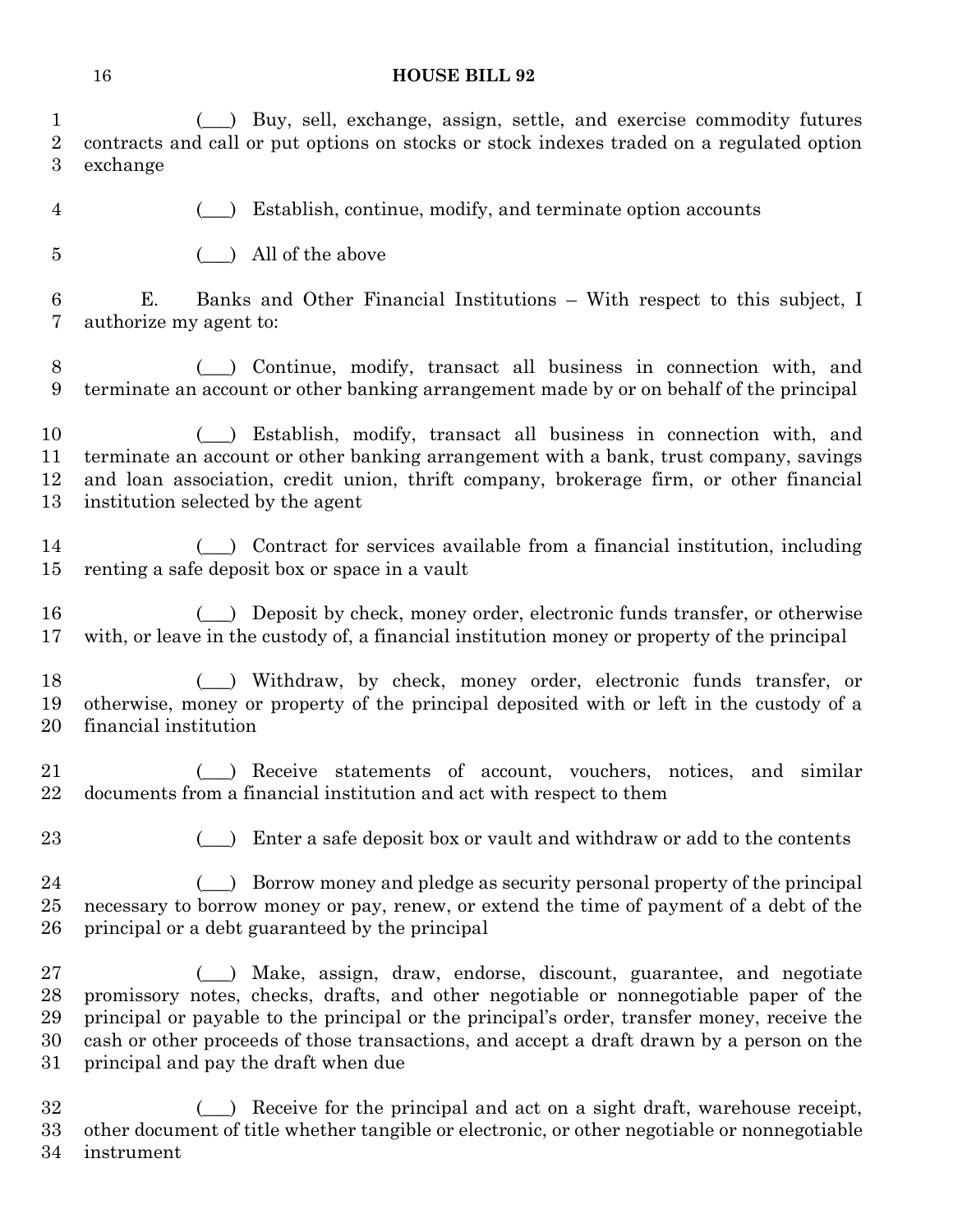1 (except) Apply for, receive, and use letters of credit, credit cards and debit cards, electronic transaction authorizations, and traveler's checks from a financial institution and give an indemnity or other agreement in connection with letters of credit (\_\_\_) Consent to an extension of the time of payment with respect to commercial paper or a financial transaction with a financial institution (\_\_\_) All of the above F. Operation of an Entity or a Business – With respect to this subject, I authorize my agent to: (\_\_\_) Operate, buy, sell, enlarge, reduce, or terminate an ownership interest 10 (a) Perform a duty or discharge a liability and exercise in person or by proxy a right, power, privilege, or an option that the principal has, may have, or claims to have 13 (1) Enforce the terms of an ownership agreement (\_\_\_) Initiate, participate in, submit to alternative dispute resolution, settle, oppose, or propose or accept a compromise with respect to litigation to which the principal is a party because of an ownership interest (\_\_\_) Exercise in person or by proxy, or enforce by litigation or otherwise, a right, power, privilege, or an option the principal has or claims to have as the holder of stocks and bonds (\_\_\_) Initiate, participate in, submit to alternative dispute resolution, settle, oppose, or propose or accept a compromise with respect to litigation to which the principal is a party concerning stocks and bonds 23 (c) With respect to an entity or business owned solely by the principal: (1) Continue, modify, renegotiate, extend, and terminate a contract made by or on behalf of the principal with respect to the entity or business before execution of this power of attorney; (2) Determine: 28 (i) The location of the operation of the entity or business; (ii) The nature and extent of the business of the entity or business; (iii) The methods of manufacturing, selling, merchandising, financing, accounting, and advertising employed in the operation of the entity or business;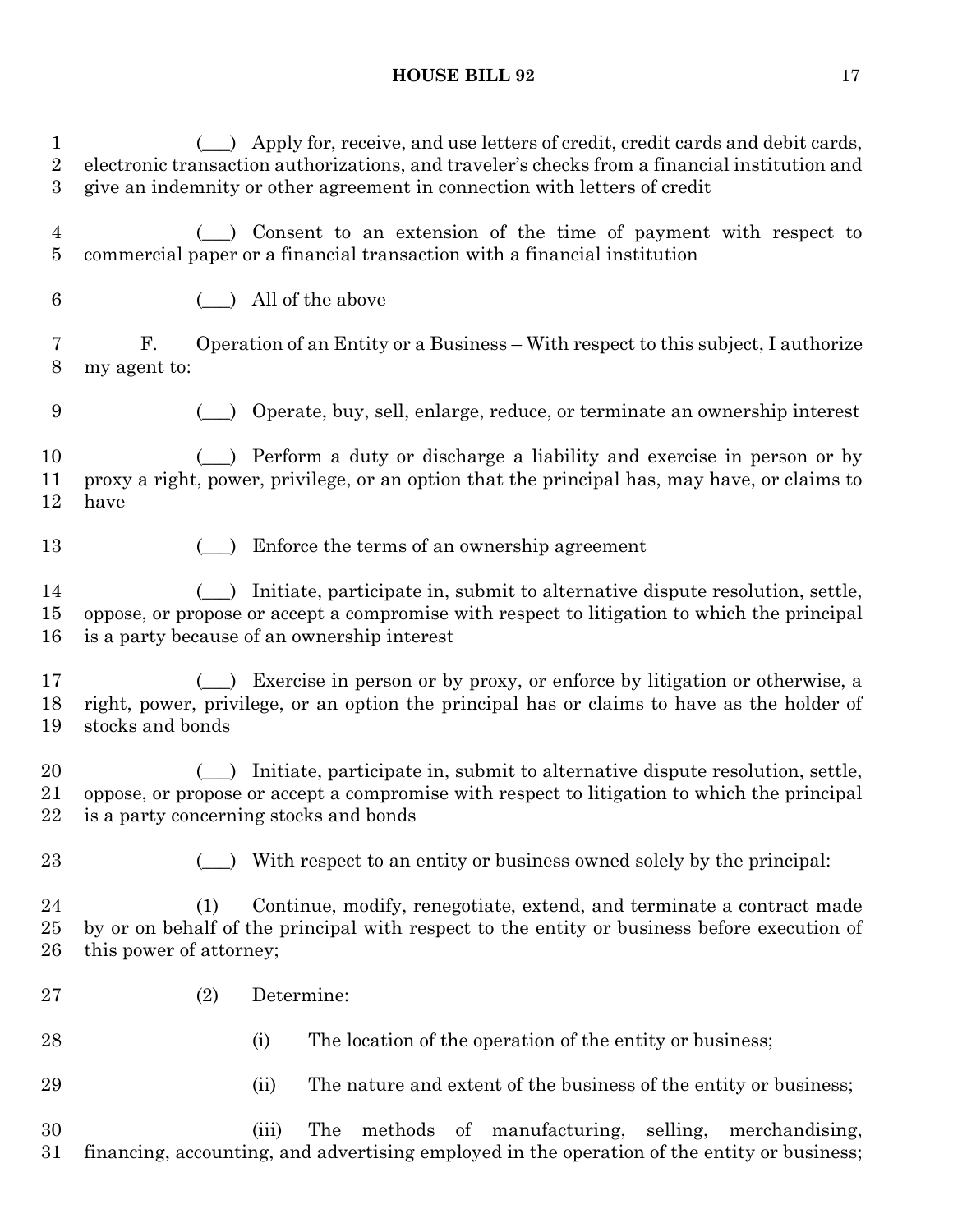(iv) The amount and types of insurance carried by the entity or business; and (v) The mode of engaging, compensating, and dealing with the employees and accountants, attorneys, or other advisors of the entity or business; (3) Change the name or form of organization under which the entity or business is operated and enter into an ownership agreement with other persons to take over all or part of the operation of the entity or business; and (4) Demand and receive money due or claimed by the principal or on the principal's behalf in the operation of the entity or business and control and disburse the money in the operation of the entity or business 11 (1) Put additional capital into an entity or a business in which the principal has an interest (\_\_\_) Join in a plan of reorganization, consolidation, conversion, domestication, or merger of the entity or business 15 (extending to 15 minutes) Sell or liquidate all or part of an entity or business 16 (external labels of an entity or a business under a buyout agreement to which the principal is a party (\_\_\_) Prepare, sign, file, and deliver reports, compilations of information, returns, or other papers with respect to an entity or business and make related payments (\_\_\_) Pay, compromise, or contest taxes, assessments, fines, or penalties and perform other acts to protect the principal from illegal or unnecessary taxation, assessments, fines, or penalties, with respect to an entity or a business, including attempts to recover, as permitted by law, money paid before or after the execution of this power of attorney 25 (25) All of the above G. Insurance and Annuities – With respect to this subject, I authorize my agent to: (\_\_\_) Continue, pay the premium or make a contribution on, modify, exchange, rescind, release, or terminate a contract procured by or on behalf of the principal that insures or provides an annuity to either the principal or another person, whether or not the principal is a beneficiary under the contract 32 (a) Procure new, different, and additional contracts of insurance and annuities for the principal and the principal's spouse, children, and other dependents, and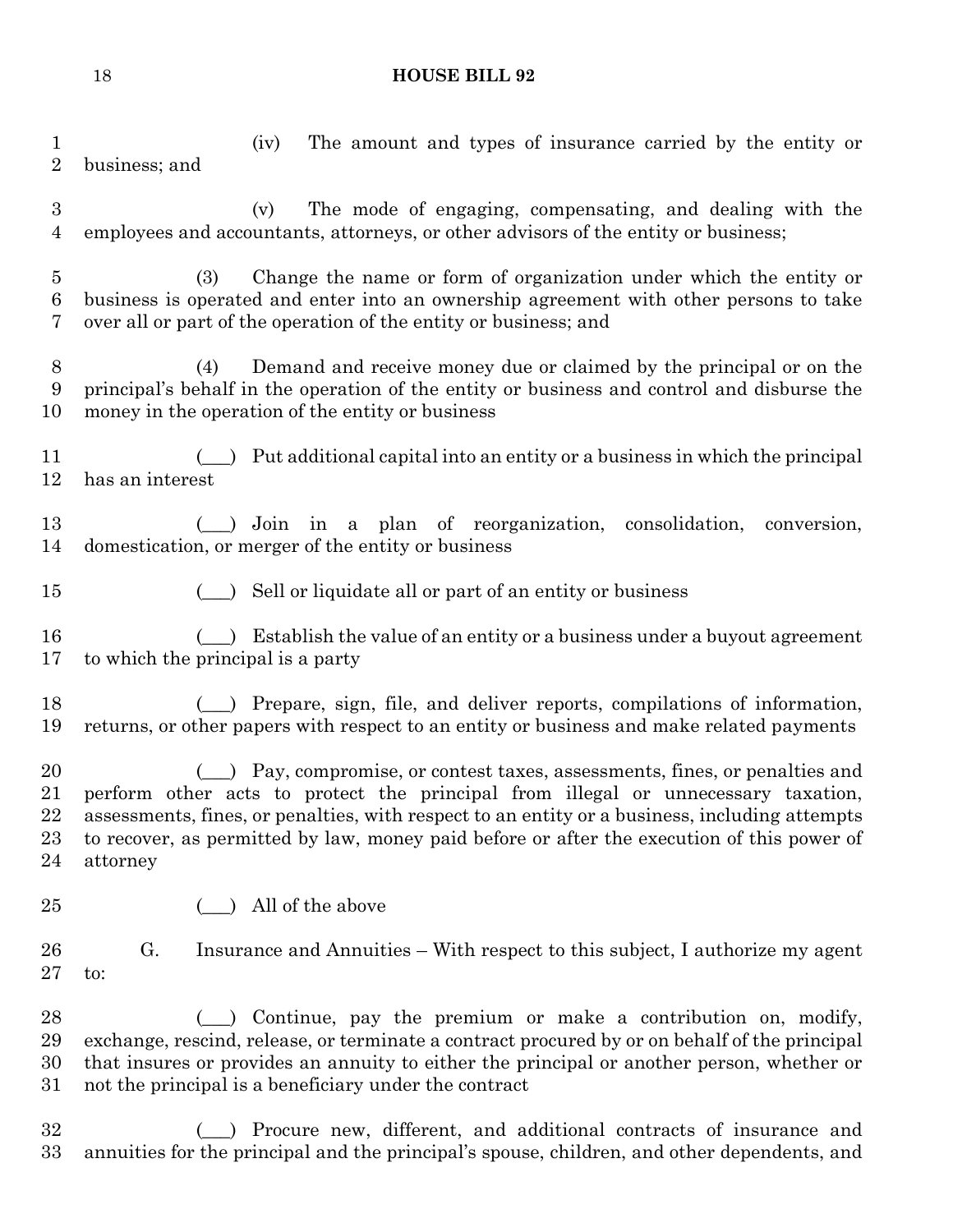| $\mathbf{1}$                       | select the amount, type of insurance or annuity, and mode of payment                                                                                                                                                                                                                                                      |
|------------------------------------|---------------------------------------------------------------------------------------------------------------------------------------------------------------------------------------------------------------------------------------------------------------------------------------------------------------------------|
| $\overline{2}$<br>$\boldsymbol{3}$ | Pay the premium or make a contribution on, modify, exchange, rescind,<br>(<br>release, or terminate a contract of insurance or annuity procured by the agent                                                                                                                                                              |
| $\overline{4}$                     | Apply for and receive a loan secured by a contract of insurance or                                                                                                                                                                                                                                                        |
| $\overline{5}$                     | annuity                                                                                                                                                                                                                                                                                                                   |
| 6                                  | Surrender and receive the cash surrender value on a contract of                                                                                                                                                                                                                                                           |
| 7                                  | insurance or annuity                                                                                                                                                                                                                                                                                                      |
| 8                                  | Exercise an election                                                                                                                                                                                                                                                                                                      |
| 9                                  | Exercise investment powers available under a contract of insurance or                                                                                                                                                                                                                                                     |
| 10                                 | annuity                                                                                                                                                                                                                                                                                                                   |
| 11                                 | Change the manner of paying premiums on a contract of insurance or                                                                                                                                                                                                                                                        |
| 12                                 | annuity                                                                                                                                                                                                                                                                                                                   |
| 13                                 | Change or convert the type of insurance or annuity with respect to                                                                                                                                                                                                                                                        |
| 14                                 | which the principal has or claims to have authority described in this section                                                                                                                                                                                                                                             |
| 15                                 | ( ) Apply for and procure a benefit or assistance under a statute or                                                                                                                                                                                                                                                      |
| 16                                 | regulation to guarantee or pay premiums of a contract of insurance on the life of the                                                                                                                                                                                                                                     |
| 17                                 | principal                                                                                                                                                                                                                                                                                                                 |
| 18                                 | Collect, sell, assign, hypothecate, borrow against, or pledge the interest                                                                                                                                                                                                                                                |
| 19                                 | of the principal in a contract of insurance or annuity                                                                                                                                                                                                                                                                    |
| 20                                 | Select the form and timing of the payment of proceeds from a contract                                                                                                                                                                                                                                                     |
| 21                                 | of insurance or annuity                                                                                                                                                                                                                                                                                                   |
| 22                                 | Pay, from proceeds or otherwise, compromise or contest, and apply for                                                                                                                                                                                                                                                     |
| $^{23}$                            | refunds in connection with a tax or assessment levied by a taxing authority with respect to                                                                                                                                                                                                                               |
| 24                                 | a contract of insurance or annuity or the proceeds or liability from the contract of insurance                                                                                                                                                                                                                            |
| 25                                 | or annuity accruing by reason of the tax or assessment                                                                                                                                                                                                                                                                    |
| 26                                 | All of the above                                                                                                                                                                                                                                                                                                          |
| $27\,$<br>28<br>29<br>30           | Estates, Trusts, and Other Beneficial Interests (including trusts, probate<br>Η.<br>estates, guardianships, conservatorships, escrows, or custodianships or funds from which<br>the principal is, may become, or claims to be entitled to a share or payment) – With respect<br>to this subject, I authorize my agent to: |
| 31                                 | Accept, receive, receipt for, sell, assign, pledge, or exchange a share in                                                                                                                                                                                                                                                |
| 32                                 | or payment from the fund described above                                                                                                                                                                                                                                                                                  |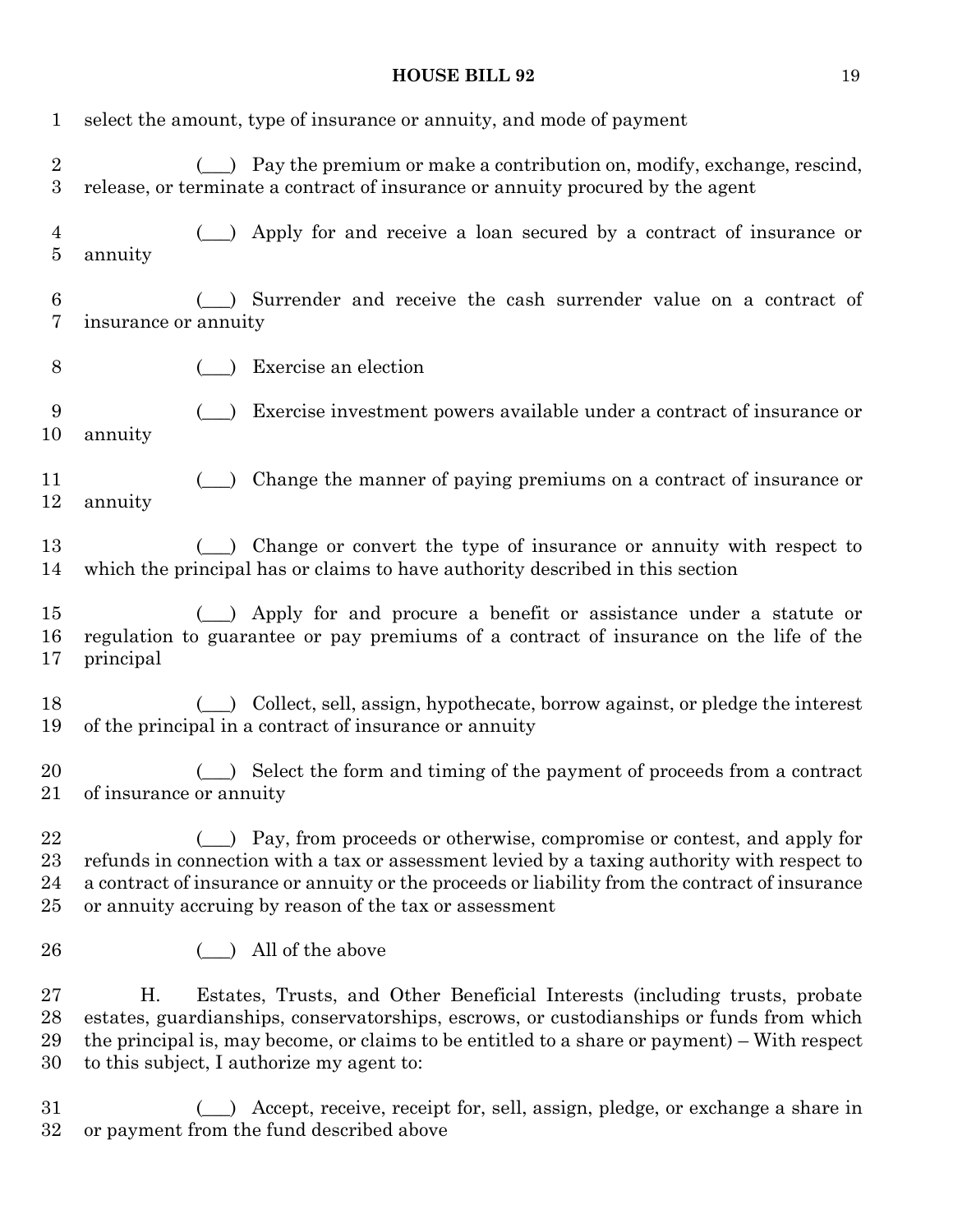1 (1) Demand or obtain money or another thing of value to which the principal is, may become, or claims to be entitled by reason of the fund described above, by litigation or otherwise

 (\_\_\_) Exercise for the benefit of the principal a presently exercisable general power of appointment held by the principal

 (\_\_\_) Initiate, participate in, submit to alternative dispute resolution, settle, oppose, or propose or accept a compromise with respect to litigation to ascertain the meaning, validity, or effect of a deed, will, declaration of trust, or other instrument or transaction affecting the interest of the principal

 (\_\_\_) Initiate, participate in, submit to alternative dispute resolution, settle, oppose, or propose or accept a compromise with respect to litigation to remove, substitute, or surcharge a fiduciary

 (\_\_\_) Conserve, invest, disburse, or use anything received for an authorized purpose

15 (1) Transfer an interest of the principal in real property, stocks and bonds, accounts with financial institutions or securities intermediaries, insurance, annuities, and other property to the trustee of a revocable trust created by the principal as settlor

 (\_\_\_) Reject, renounce, disclaim, release, or consent to a reduction in or modification of a share in or payment from the fund described above

20 (20 Elect to take an elective share of an estate subject to election under § 3–403 of the Estates and Trusts Article

22 (contract ) All of the above

I. Claims and Litigation – With respect to this subject, I authorize my agent to:

24 (c) Assert and maintain before a court or administrative agency a claim, claim for relief, cause of action, counterclaim, offset, recoupment, or defense, including an action to recover property or other thing of value, recover damages sustained by the principal, eliminate or modify tax liability, or seek an injunction, specific performance, or other relief

29 (1) Bring an action to determine adverse claims or intervene or otherwise participate in litigation

 (\_\_\_) Seek an attachment, garnishment, order of arrest, or other preliminary, provisional, or intermediate relief and use an available procedure to effect or satisfy a judgment, order, or decree

(\_\_\_) Make or accept a tender, offer of judgment, or admission of facts, submit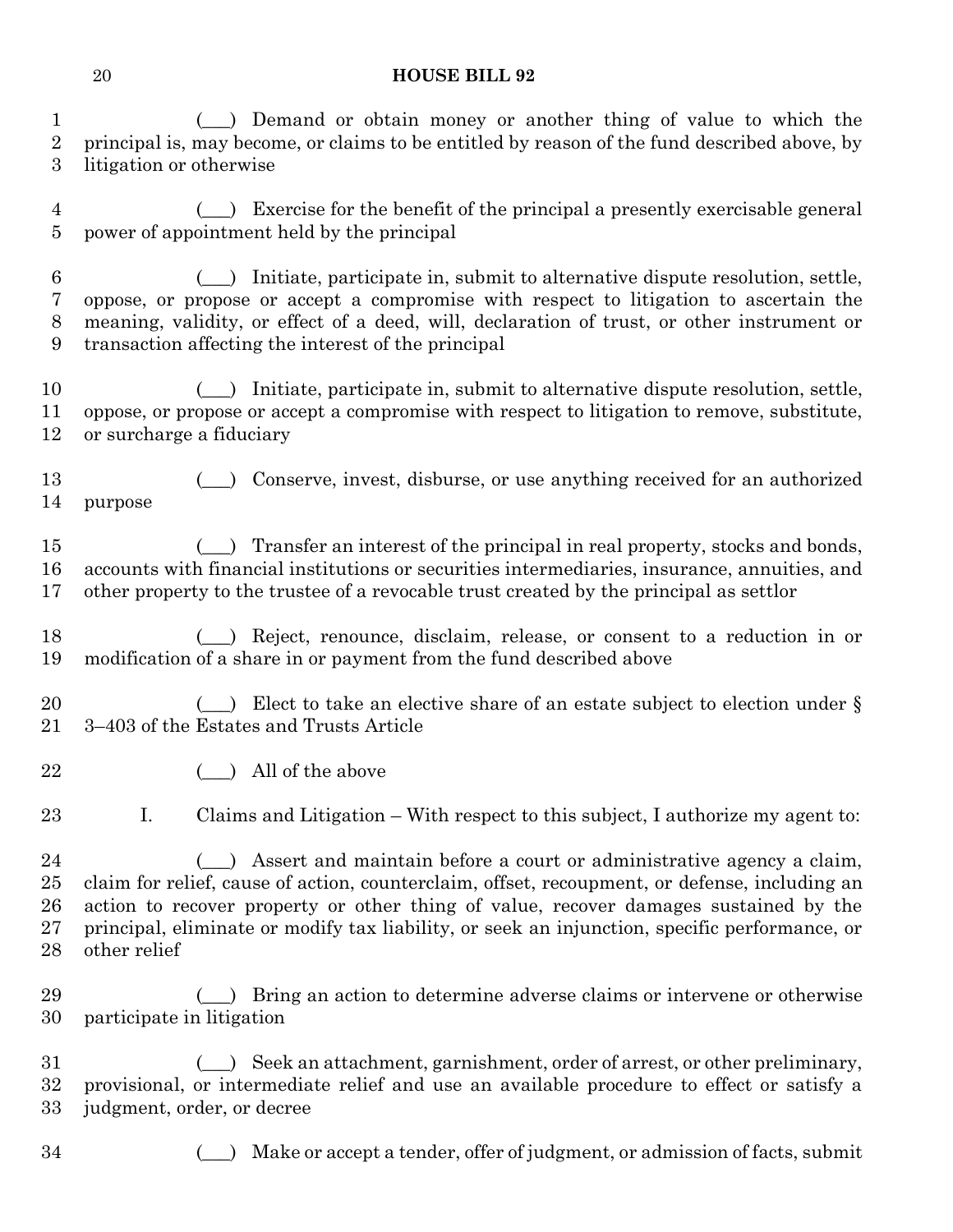a controversy on an agreed statement of facts, consent to examination, and bind the principal in litigation

 (\_\_\_) Submit to alternative dispute resolution, settle, and propose or accept a compromise

 (\_\_\_) Waive the issuance and service of process on the principal, accept service of process, appear for the principal, designate persons on which process directed to the principal may be served, execute and file or deliver stipulations on the principal's behalf, verify pleadings, seek appellate review, procure and give surety and indemnity bonds, contract and pay for the preparation and printing of records and briefs, receive, execute, and file or deliver a consent, waiver, release, confession of judgment, satisfaction of judgment, notice, agreement, or other instrument in connection with the prosecution, settlement, or defense of a claim or litigation

13 (a) Act for the principal with respect to bankruptcy or insolvency, whether voluntary or involuntary, concerning the principal or some other person, or with respect to a reorganization, receivership, or application for the appointment of a receiver or trustee that affects an interest of the principal in property or other thing of value

 (\_\_\_) Pay a judgment, award, or order against the principal or a settlement made in connection with a claim or litigation

19 (1) Receive money or other thing of value paid in settlement of or as proceeds of a claim or litigation

21 (a) All of the above

22 J. Personal and Family Maintenance – With respect to this subject, I authorize my agent to:

24 (external perform the acts necessary to maintain the customary standard of living of the principal, the principal's spouse, and the following individuals, whether living when this power of attorney is executed or later born:

- 
- 27 (1) The principal's children;

 (2) Other individuals legally entitled to be supported by the principal; and

 (3) The individuals whom the principal has customarily supported or indicated the intent to support;

 (\_\_\_) Make periodic payments of child support and other family maintenance required by a court or governmental agency or an agreement to which the principal is a party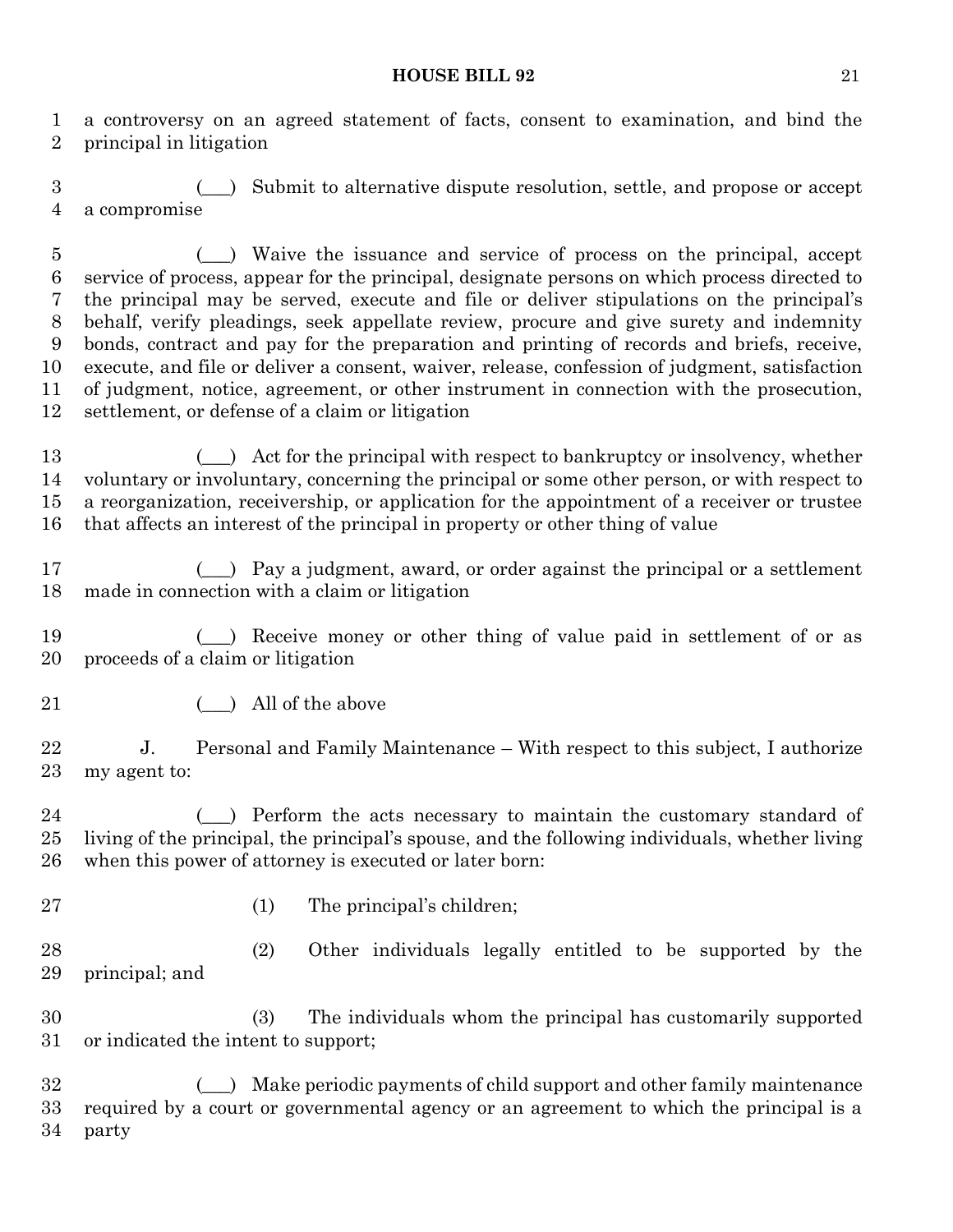|                                         | $\bf 22$<br><b>HOUSE BILL 92</b>                                                                                                                                                                                                                                               |
|-----------------------------------------|--------------------------------------------------------------------------------------------------------------------------------------------------------------------------------------------------------------------------------------------------------------------------------|
| $\mathbf{1}$                            | Provide living quarters for the individuals described above by:                                                                                                                                                                                                                |
| $\overline{2}$                          | (1)<br>Purchase, lease, or other contract; or                                                                                                                                                                                                                                  |
| $\boldsymbol{3}$<br>$\overline{4}$<br>5 | (2)<br>Paying the operating costs, including interest, amortization<br>payments, repairs, improvements, and taxes, for premises owned by the principal or<br>occupied by those individuals                                                                                     |
| 6                                       | (e) Provide normal domestic help, usual vacations and travel expenses, and                                                                                                                                                                                                     |
| 7                                       | funds for shelter, clothing, food, appropriate education, including postsecondary and                                                                                                                                                                                          |
| 8                                       | vocational education, and other current living costs for the individuals described above                                                                                                                                                                                       |
| 9                                       | (_) Pay expenses for necessary health care and custodial care on behalf of                                                                                                                                                                                                     |
| 10                                      | the individuals described above                                                                                                                                                                                                                                                |
| 11                                      | ( ) Act as the principal's personal representative in accordance with the                                                                                                                                                                                                      |
| 12                                      | Health Insurance Portability and Accountability Act, §§ 1171 through 1179 of the Social                                                                                                                                                                                        |
| 13                                      | Security Act, 42 U.S.C. § 1320d, and applicable regulations in making decisions related to                                                                                                                                                                                     |
| 14                                      | the past, present, or future payment for the provision of health care consented to by the                                                                                                                                                                                      |
| 15                                      | principal or anyone authorized under the law of this State to consent to health care on                                                                                                                                                                                        |
| 16                                      | behalf of the principal                                                                                                                                                                                                                                                        |
| 17                                      | ( ) Continue provisions made by the principal for automobiles or other                                                                                                                                                                                                         |
| 18                                      | means of transportation, including registering, licensing, insuring, and replacing the                                                                                                                                                                                         |
| 19                                      | means of transportation, for the individuals described above                                                                                                                                                                                                                   |
| 20                                      | () Maintain credit and debit accounts for the convenience of the                                                                                                                                                                                                               |
| 21                                      | individuals described above and open new accounts                                                                                                                                                                                                                              |
| 22                                      | Continue payments incidental to the membership or affiliation of the                                                                                                                                                                                                           |
| $^{23}$                                 | principal in a religious institution, club, society, order, or other organization or to continue                                                                                                                                                                               |
| 24                                      | contributions to those organizations                                                                                                                                                                                                                                           |
| 25                                      | (NOTE: Authority with respect to personal and family maintenance is neither                                                                                                                                                                                                    |
| 26                                      | dependent on, nor limited by, authority that an agent may or may not have with respect to                                                                                                                                                                                      |
| $27\,$                                  | gifts under this power of attorney.)                                                                                                                                                                                                                                           |
| 28                                      | All of the above                                                                                                                                                                                                                                                               |
| 29<br>30<br>$31\,$                      | Κ.<br>Benefits from Governmental Programs or Civil or Military Service (including<br>any benefit, program, or assistance provided under a statute or regulation including Social<br>Security, Medicare, and Medicaid) – With respect to this subject, I authorize my agent to: |
| 32                                      | Execute vouchers in the name of the principal for allowances and                                                                                                                                                                                                               |
| 33                                      | reimbursements payable by the United States or a foreign government or by a state or                                                                                                                                                                                           |
| 34                                      | subdivision of a state to the principal, including allowances and reimbursements for                                                                                                                                                                                           |

transportation of the individuals described in "J. Personal and Family Maintenance" above,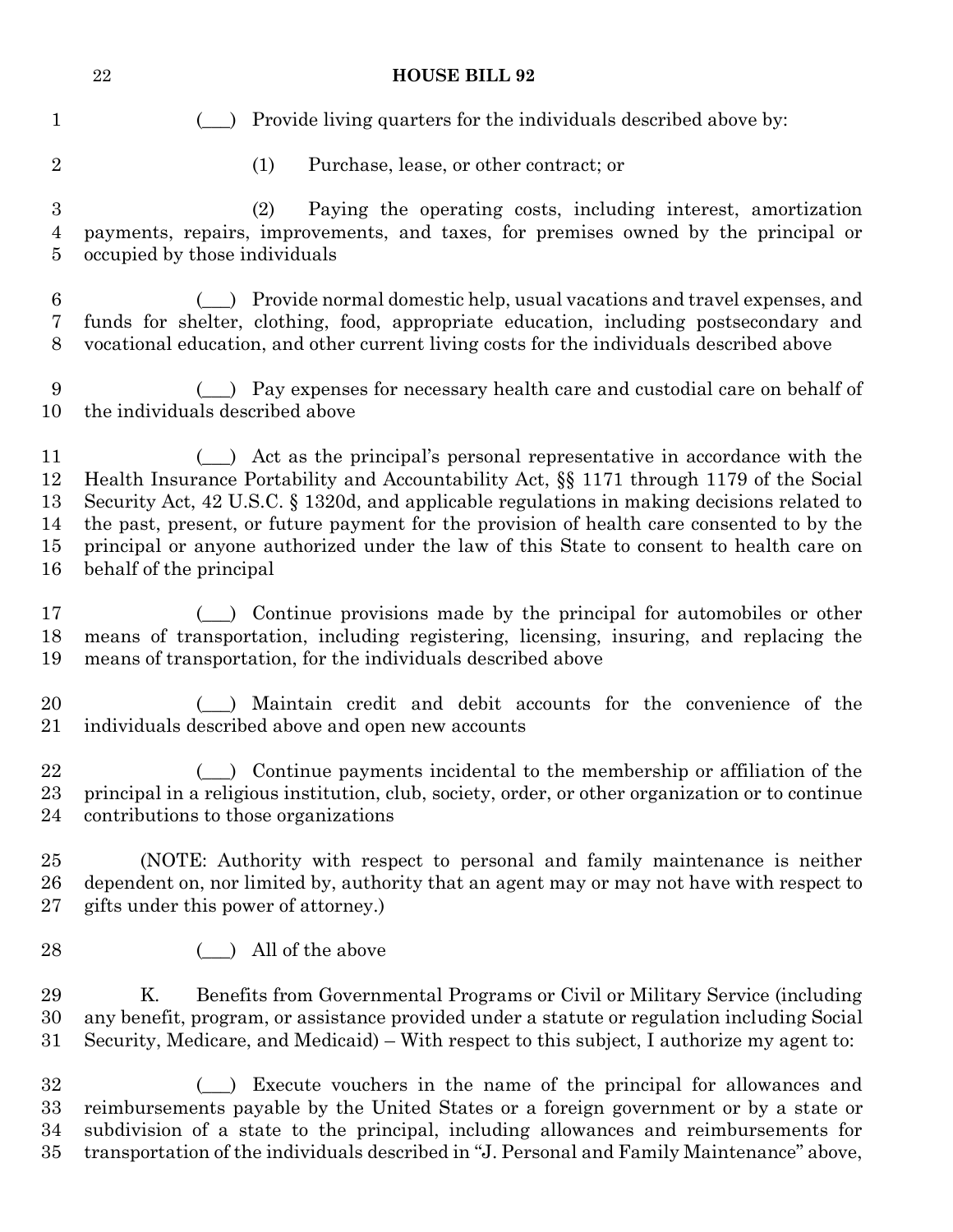and for shipment of the household effects of those individuals

2 (2) Take possession and order the removal and shipment of property of the principal from a post, warehouse, depot, dock, or other place of storage or safekeeping, either governmental or private, and execute and deliver a release, voucher, receipt, bill of lading, shipping ticket, certificate, or other instrument for that purpose

- **(\_\_\_) PERFORM THE ACTS NECESSARY TO ENABLE THE PRINCIPAL TO QUALIFY FOR A BENEFIT OR PROGRAM, INCLUDING OBTAINING PERSONAL AND FINANCIAL RECORDS AND, TO THE EXTENT SPECIFICALLY AUTHORIZED BELOW, TO TRANSFER OR GIFT THE PRINCIPAL'S PROPERTY**
- 10 (e) Enroll in, apply for, select, reject, change, amend, or discontinue, on the principal's behalf, a benefit or program

 (\_\_\_) Prepare, file, and maintain a claim of the principal for a benefit or assistance, financial or otherwise, to which the principal may be entitled under a statute or regulation

 (\_\_\_) Initiate, participate in, submit to alternative dispute resolution, settle, oppose, or propose or accept a compromise with respect to litigation concerning a benefit or assistance the principal may be entitled to receive under a statute or regulation

18 (a) Receive the financial proceeds of a claim described above and conserve, invest, disburse, or use for a lawful purpose anything so received

20 ( ) All of the above

 L. Retirement Plans (including a plan or account created by an employer, the principal, or another individual to provide retirement benefits or deferred compensation of which the principal is a participant, beneficiary, or owner, including a plan or account under the following sections of the Internal Revenue Code:

 (1) An individual retirement account under Internal Revenue Code Section 408, 26 U.S.C. § 408;

 (2) A Roth individual retirement account under Internal Revenue Code Section 408A, 26 U.S.C. § 408A;

 (3) A deemed individual retirement account under Internal Revenue Code Section 408(q), 26 U.S.C. § 408(q);

 (4) An annuity or mutual fund custodial account under Internal Revenue Code Section 403(b), 26 U.S.C. § 403(b);

 (5) A pension, profit–sharing, stock bonus, or other retirement plan qualified under Internal Revenue Code Section 401(a), 26 U.S.C. § 401(a);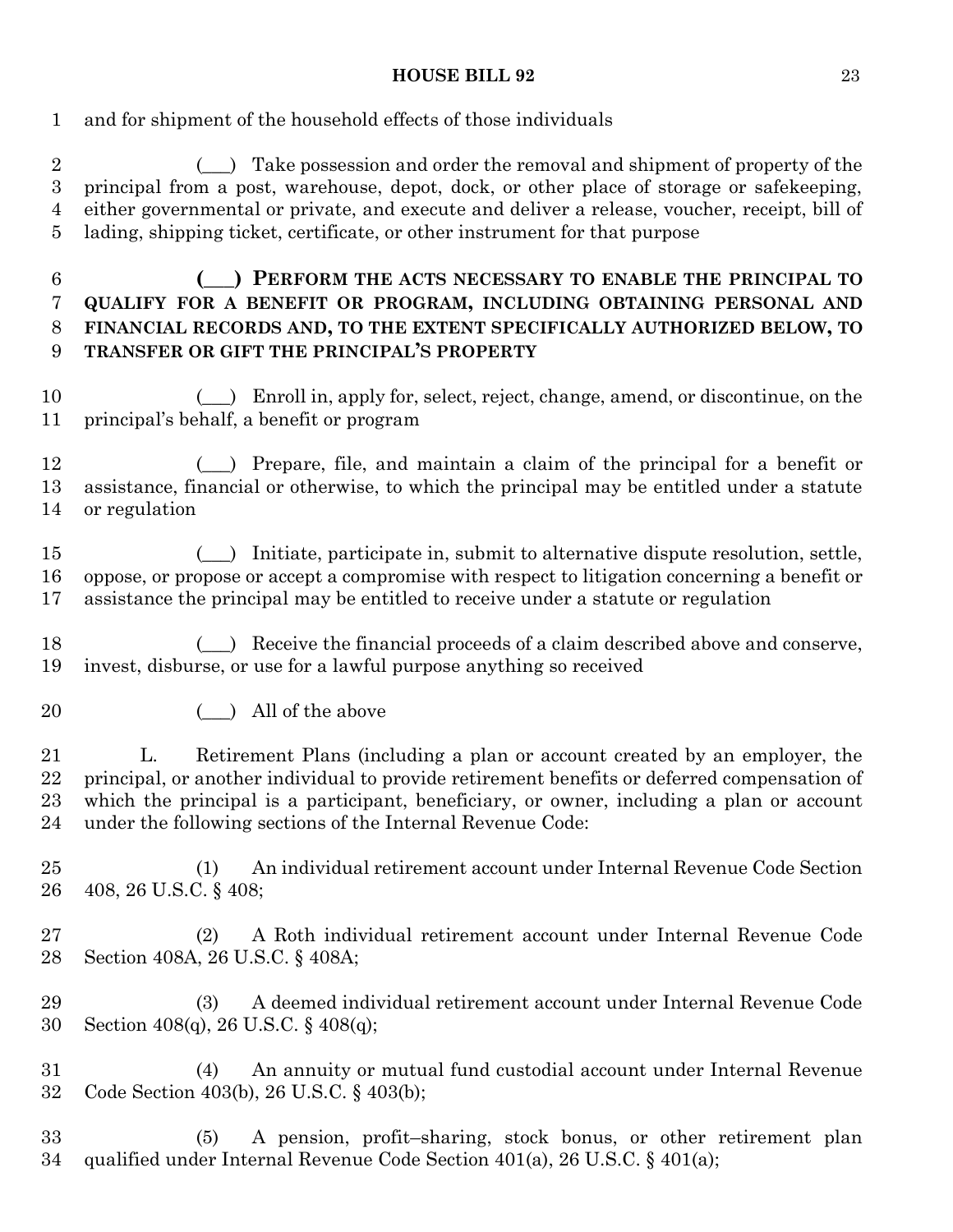| $\mathbf 1$<br>$\overline{2}$                     | and                            | (6) | A plan under Internal Revenue Code Section 457(b), 26 U.S.C. § 457(b);                                                                                                                                                                                                                                                                                                                                                                                                                                                                                                                                                                        |
|---------------------------------------------------|--------------------------------|-----|-----------------------------------------------------------------------------------------------------------------------------------------------------------------------------------------------------------------------------------------------------------------------------------------------------------------------------------------------------------------------------------------------------------------------------------------------------------------------------------------------------------------------------------------------------------------------------------------------------------------------------------------------|
| $\boldsymbol{3}$<br>4<br>5                        | to:                            | (7) | A nonqualified deferred compensation plan under Internal Revenue<br>Code Section 409A, 26 U.S.C. $\S$ 409A) – With respect to this subject, I authorize my agent                                                                                                                                                                                                                                                                                                                                                                                                                                                                              |
| 6<br>7                                            | withdraw benefits from a plan  |     | Select the form and timing of payments under a retirement plan and                                                                                                                                                                                                                                                                                                                                                                                                                                                                                                                                                                            |
| 8<br>9                                            |                                |     | Make a rollover, including a direct trustee-to-trustee rollover, of<br>benefits from one retirement plan to another                                                                                                                                                                                                                                                                                                                                                                                                                                                                                                                           |
| 10                                                |                                |     | Establish a retirement plan in the principal's name                                                                                                                                                                                                                                                                                                                                                                                                                                                                                                                                                                                           |
| 11                                                |                                |     | Make contributions to a retirement plan                                                                                                                                                                                                                                                                                                                                                                                                                                                                                                                                                                                                       |
| 12                                                |                                |     | Exercise investment powers available under a retirement plan                                                                                                                                                                                                                                                                                                                                                                                                                                                                                                                                                                                  |
| 13                                                |                                |     | Borrow from, sell assets to, or purchase assets from a retirement plan                                                                                                                                                                                                                                                                                                                                                                                                                                                                                                                                                                        |
| 14                                                |                                |     | All of the above                                                                                                                                                                                                                                                                                                                                                                                                                                                                                                                                                                                                                              |
| $15\,$                                            | Μ.                             |     | Taxes – With respect to this subject, I authorize my agent to:                                                                                                                                                                                                                                                                                                                                                                                                                                                                                                                                                                                |
| 16<br>17<br>18<br>19<br>20<br>$^{21}$<br>22<br>23 | and the following 25 tax years |     | Prepare, sign, and file federal, state, local, and foreign income, gift,<br>payroll, property, Federal Insurance Contributions Act, and other tax returns, claims for<br>refunds, requests for extension of time, petitions regarding tax matters, and other<br>tax-related documents, including receipts, offers, waivers, consents, including consents<br>and agreements under Internal Revenue Code Section 2032A, 26 U.S.C. § 2032A, closing<br>agreements, and other powers of attorney required by the Internal Revenue Service or other<br>taxing authority with respect to a tax year on which the statute of limitations has not run |
| 24<br>$25\,$<br>$26\,$                            | taxing authority               |     | (_) Pay taxes due, collect refunds, post bonds, receive confidential<br>information, and contest deficiencies determined by the Internal Revenue Service or other                                                                                                                                                                                                                                                                                                                                                                                                                                                                             |
| $27\,$<br>28                                      | or foreign tax law             |     | Exercise elections available to the principal under federal, state, local,                                                                                                                                                                                                                                                                                                                                                                                                                                                                                                                                                                    |
| 29<br>30                                          |                                |     | Act for the principal in all tax matters for all periods before the Internal<br>Revenue Service, or other taxing authority                                                                                                                                                                                                                                                                                                                                                                                                                                                                                                                    |
| $31\,$                                            |                                |     | All of the above                                                                                                                                                                                                                                                                                                                                                                                                                                                                                                                                                                                                                              |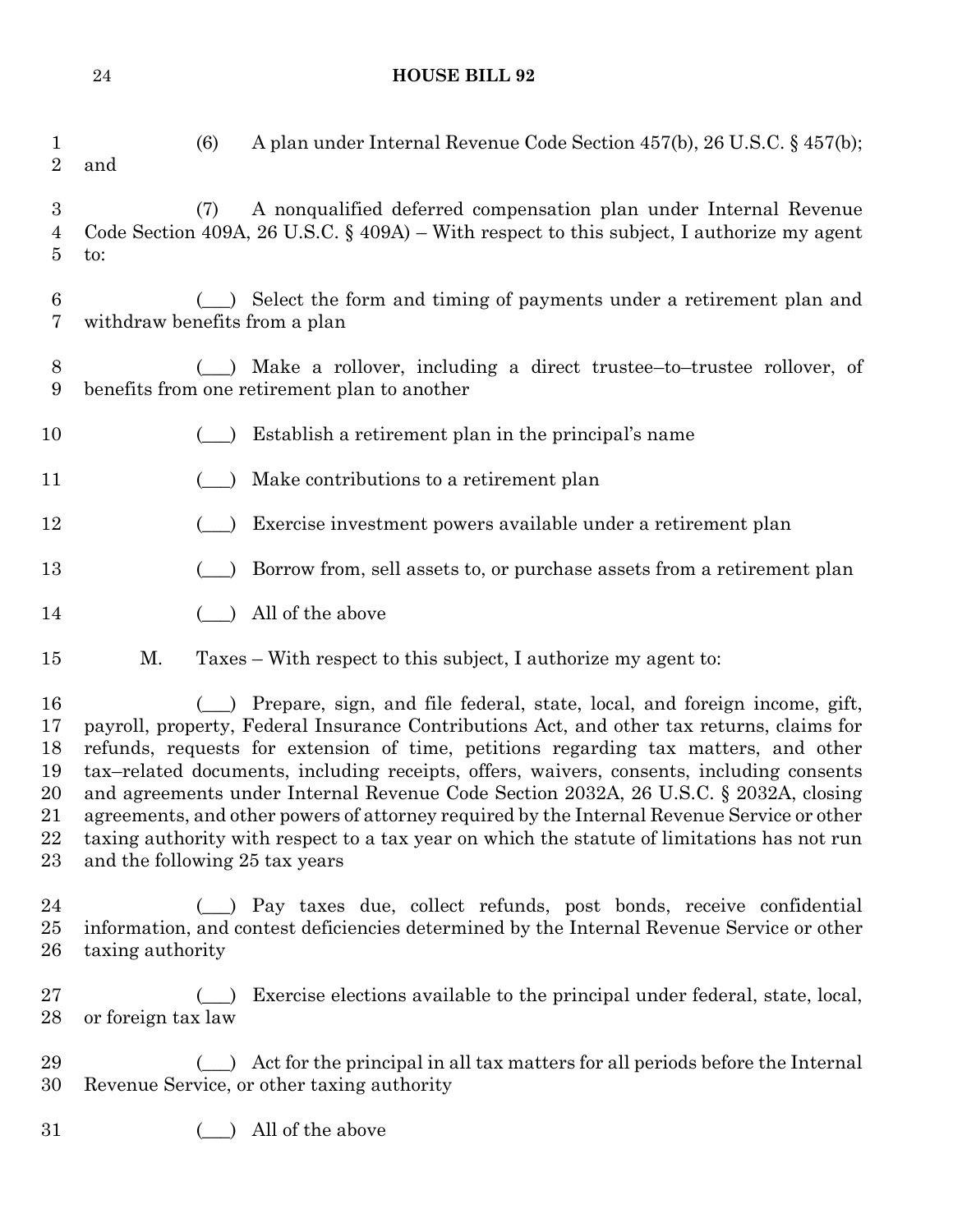N. Gifts **[**(including gifts to**] AND TRANSFERS – WITH RESPECT TO THIS SUBJECT, I AUTHORIZE MY AGENT TO:**

 **(\_\_\_) MAKE A GIFT OR TRANSFER TO A PERSON, OR CREATE AND FUND FOR THE BENEFIT OF A PERSON, INCLUDING THE PRINCIPAL,** a trust, an account under the Uniform Transfers to Minors Act, a tuition savings account or prepaid tuition plan as defined under Internal Revenue Code Section 529, 26 U.S.C. § 529, **[**and**]** an ABLE account as defined under Internal Revenue Code Section 529A, 26 U.S.C. § 529A**[**) – With respect to this subject, I authorize my agent to:

 (\_\_\_) Make outright to, or for the benefit of, a person, a gift**], OR A SPECIAL NEEDS TRUST OR ANY TRUST AUTHORIZED UNDER § 1917 OF THE FEDERAL SOCIAL SECURITY ACT,** of part or all of the principal's property, including by the exercise of a presently exercisable general power of appointment held by the principal, in an amount for each donee not to exceed the annual dollar limits of the federal gift tax exclusion under Internal Revenue Code Section 2503(b), 26 U.S.C. § 2503(b), without regard to whether the federal gift tax exclusion applies to the gift, or if the principal's spouse agrees to consent to a split gift pursuant to Internal Revenue Code Section 2513, 26 U.S.C. § 2513, in an amount for each donee not to exceed twice the annual federal gift tax exclusion limit

18 (c) Consent, pursuant to Internal Revenue Code Section 2513, 26 U.S.C. § 2513, to the splitting of a gift made by the principal's spouse in an amount for each donee not to exceed the aggregate annual gift tax exclusions for both spouses

 (NOTE: An agent may only make a gift of the principal's property as the agent determines is consistent with the principal's objectives if actually known by the agent and, if unknown, as the agent determines is consistent with the principal's best interest based on all relevant factors, including:

(1) The value and nature of the principal's property;

(2) The principal's foreseeable obligations and need for maintenance;

 (3) Minimization of taxes, including income, estate, inheritance, generation–skipping transfer, and gift taxes;

 (4) Eligibility for a benefit, a program, or assistance under a statute or regulation; and

- (5) The principal's personal history of making or joining in making gifts.)
- 32 (a) All of the above
- GRANT OF SPECIFIC AUTHORITY (OPTIONAL)
- **[**My agent MAY NOT**] IN ADDITION, MY AGENT MAY** do any of the following specific acts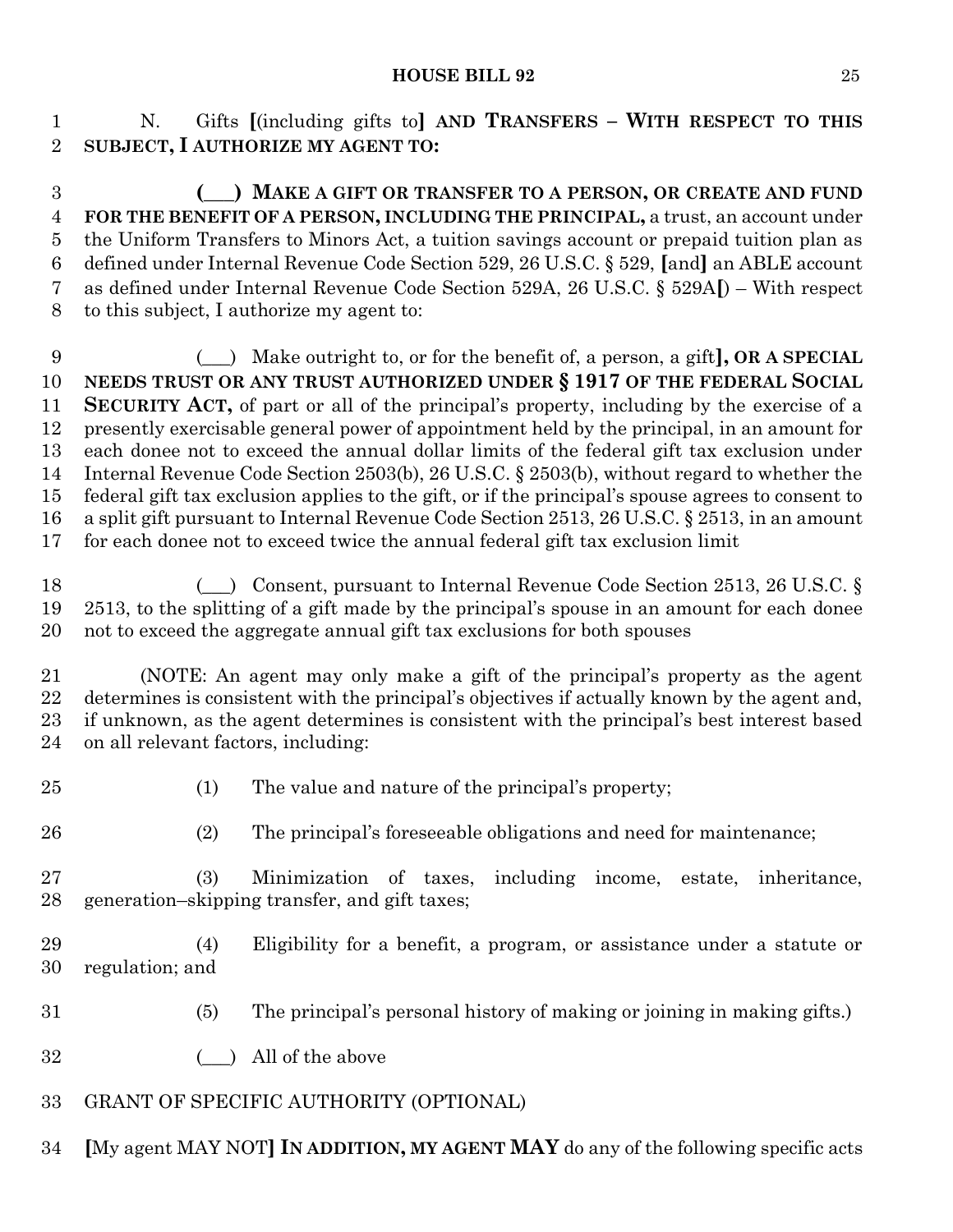for me **[**UNLESS**] ONLY IF** I have INITIALED the specific authority listed below:

 (Caution: Granting any of the following will give your agent the authority to take actions that could significantly reduce your property or change how your property is distributed at your death. In addition, granting your agent the authority to make gifts to, or to designate as the beneficiary of any retirement plan, the agent, the agent's spouse, or a dependent of the agent may constitute a taxable gift by you and may make the property subject to that authority taxable as part of the agent's estate. INITIAL ONLY the specific authority you WANT to give your agent.)

## **(\_\_\_) TAKE ANY OF THE ACTIONS I HAVE AUTHORIZED IN SECTION N OF THIS POWER OF ATTORNEY WITHOUT RESTRICTION ON THE AMOUNT OF THE GIFT OR TRANSFER**

## **(\_\_\_) TAKE ANY OF THE ACTIONS I HAVE AUTHORIZED IN SECTION N OF THIS POWER OF ATTORNEY IN FAVOR OF MY AGENT**

 (\_\_\_) Create **AND FUND** an inter vivos trust, **[**or amend, revoke, or terminate an existing inter vivos trust if the trust expressly authorizes that action by the agent**] INCLUDING A SPECIAL NEEDS TRUST, ANY TRUST AUTHORIZED UNDER § 1917 OF THE FEDERAL SOCIAL SECURITY ACT, OR A THIRD–PARTY SPECIAL NEEDS TRUST, OR ESTABLISH AND FUND AN ABLE ACCOUNT AS DEFINED UNDER § 529A OF THE INTERNAL REVENUE CODE, FOR THE BENEFIT OF THE PRINCIPAL OR THE PRINCIPAL'S FAMILY, HEIRS AT LAW, OR DESCENDANTS, OR ANY OTHER PERSON DESIGNATED BY THE PRINCIPAL AS A BENEFICIARY UNDER AN EXISTING WILL, TRUST, OR OTHER INSTRUMENT**

## **(\_\_\_) AMEND, REVOKE, OR TERMINATE AN EXISTING INTER VIVOS TRUST IF THE TRUST EXPRESSLY AUTHORIZES THAT ACTION BY THE AGENT**

 (\_\_\_) Make a gift, subject to any special instructions in this power of attorney**, INCLUDING A GIFT OF THE PRINCIPAL'S ASSETS TO ASSIST THE PRINCIPAL IN MEETING THE ELIGIBILITY REQUIREMENTS AND QUALIFYING FOR A BENEFIT OR PROGRAM**

(\_\_\_) Create or change rights of survivorship

 (\_\_\_) Create or change a beneficiary designation, subject to any special instructions in this power of attorney; and, if I wish to authorize my agent to designate the agent, the agent's spouse, or a dependent of the agent as a beneficiary, I will explicitly state this authority within the special instructions of this power of attorney or in a separate power of attorney

 (\_\_\_) Authorize another person to exercise the authority granted under this power of attorney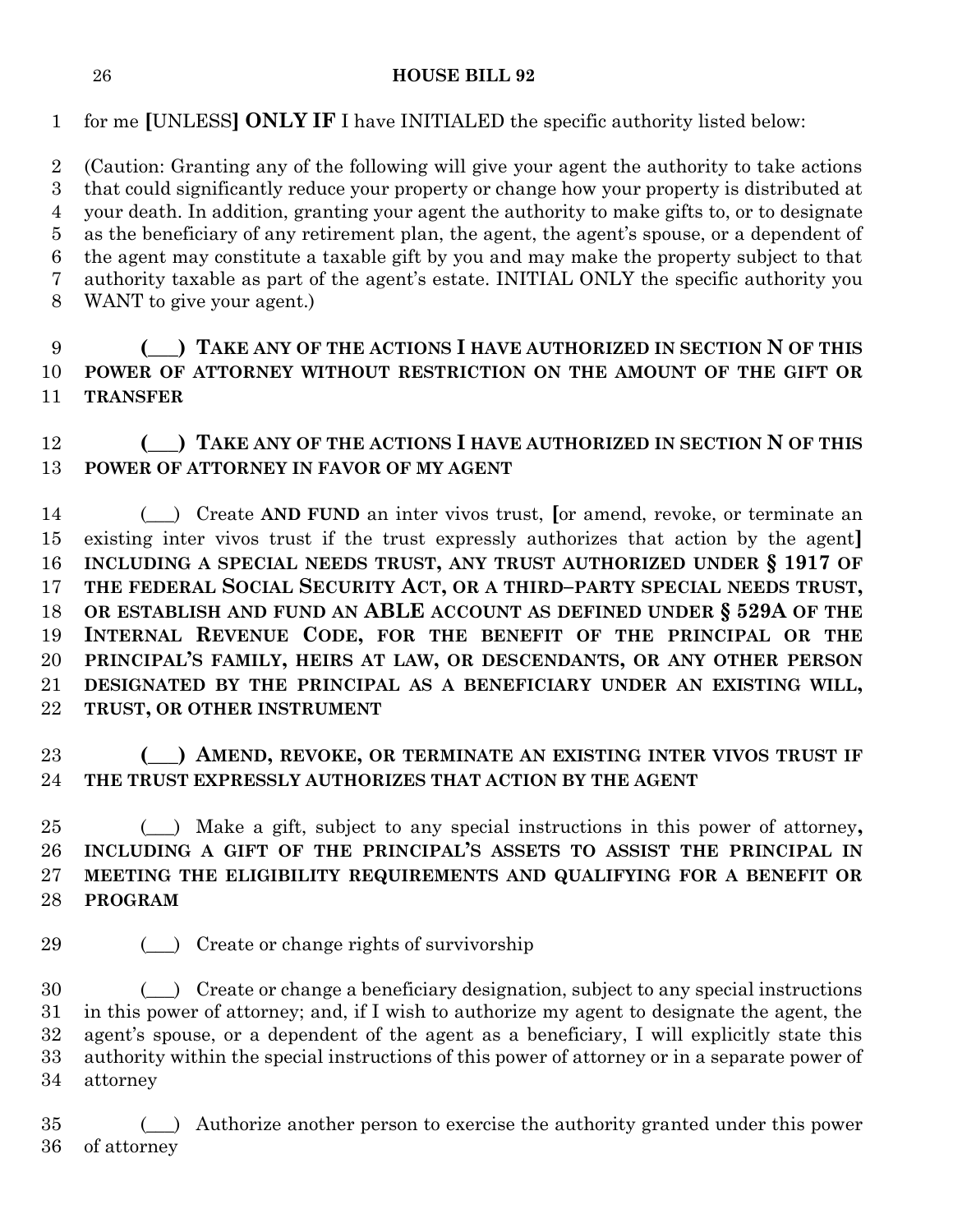1 (i) Waive the principal's right to be a beneficiary of a joint and survivor annuity, including a survivor benefit under a retirement plan

(\_\_\_) Exercise fiduciary powers that the principal has authority to delegate

(\_\_\_) Disclaim or refuse an interest in property, including a power of appointment

 (\_\_\_) In accordance with the Maryland Fiduciary Access to Digital Assets Act, access and take control of (1) the content of any of my electronic communications, (2) any catalogue of electronic communications sent or received by me, and (3) any other digital asset in which I have a right or interest

 (\_\_\_) Demand the delivery of the principal's will from the custodian of the will and, on delivery of the principal's will, take custody of the will subject to the requirements of Title 4, Subtitle 2 of the Estates and Trusts Article

## LIMITATION ON AGENT'S AUTHORITY

 An agent that is not my ancestor, spouse, or descendant MAY NOT use my property to benefit the agent or a person to whom the agent owes an obligation of support unless I have included that authority in the Special Instructions.

## SPECIAL INSTRUCTIONS (OPTIONAL)

You may give special instructions on the following lines:

| 18 |  |
|----|--|
| 19 |  |
| 20 |  |
| 21 |  |
| 22 |  |
| 23 |  |
| 24 |  |

## EFFECTIVE DATE

 This power of attorney is effective immediately unless I have stated otherwise in the Special Instructions.

TERMINATION DATE (OPTIONAL)

|    | 29 This power of attorney shall terminate on |  |
|----|----------------------------------------------|--|
| 30 | (Use a specific calendar date)               |  |

NOMINATION OF GUARDIAN (OPTIONAL)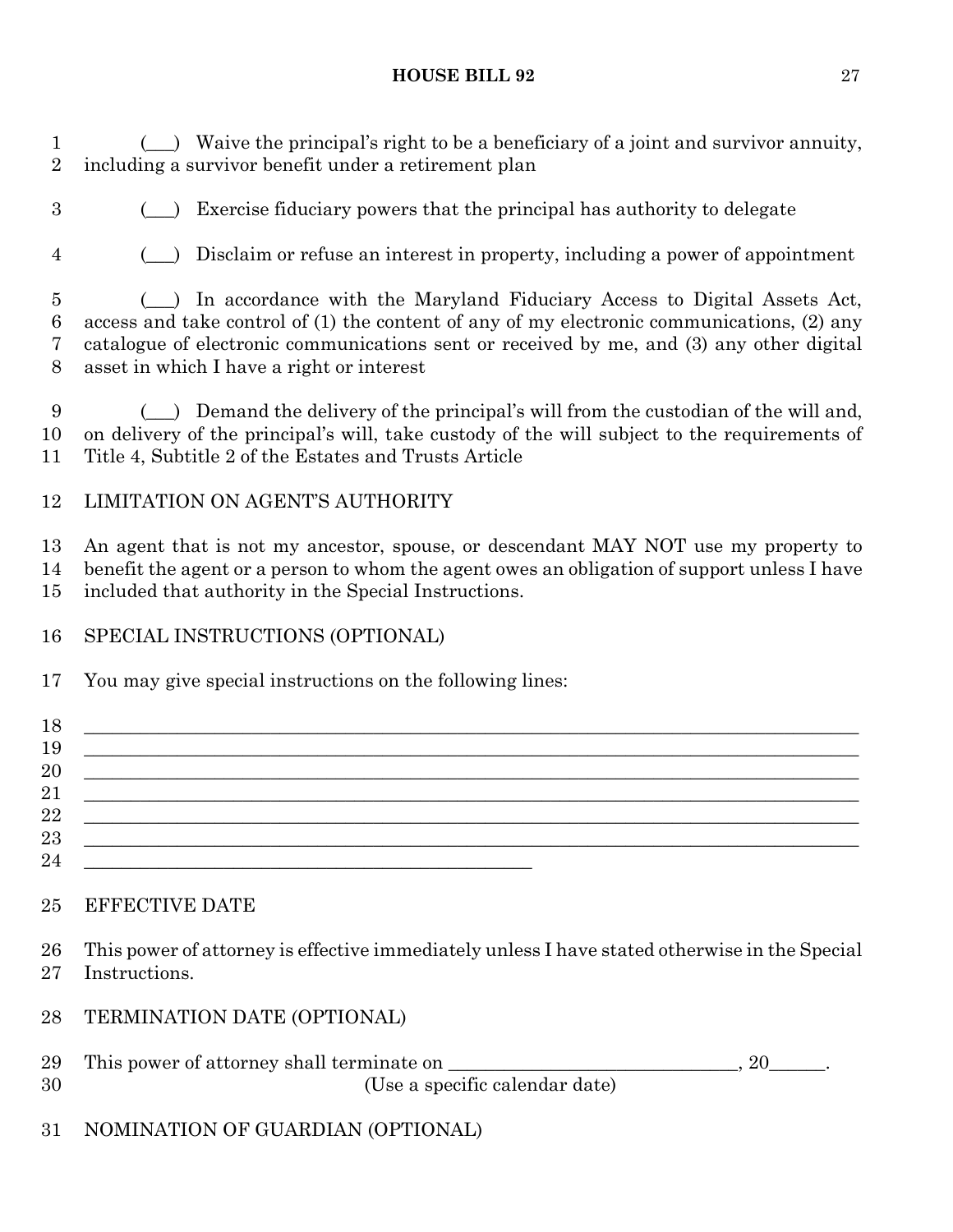| 1<br>$\overline{2}$ | If it becomes necessary for a court to appoint a guardian of my property or guardian of my<br>person, I nominate the following person(s) for appointment:              |
|---------------------|------------------------------------------------------------------------------------------------------------------------------------------------------------------------|
| 3<br>4              | Name of Nominee for guardian of my property:<br><u> 1989 - Johann Stoff, deutscher Stoffen und der Stoffen und der Stoffen und der Stoffen und der Stoffen und der</u> |
| 5                   |                                                                                                                                                                        |
| 6                   |                                                                                                                                                                        |
| 7<br>$8\,$          | Name of Nominee for guardian of my person:<br><u> 1989 - Johann John Harry Barn, mars and deutscher Stadt and deutscher Stadt and deutscher Stadt and deutsch</u> e    |
| 9                   |                                                                                                                                                                        |
| 10                  |                                                                                                                                                                        |
| 11                  | SIGNATURE AND ACKNOWLEDGMENT                                                                                                                                           |
| 12                  |                                                                                                                                                                        |
| 13                  | Your Signature<br>Date                                                                                                                                                 |
| 14<br>15            | <u> 1989 - Johann John Harry Harry Harry Harry Harry Harry Harry Harry Harry Harry Harry Harry Harry Harry Harry</u><br>Your Name Printed                              |
| 16                  | <u> 1989 - Johann Stoff, amerikansk politiker (d. 1989)</u>                                                                                                            |
| 17                  | ,我们也不能在这里的时候,我们也不能在这里的时候,我们也不能在这里的时候,我们也不能会不能会不能会不能会不能会不能会不能会。<br>第2012章 我们的时候,我们的时候,我们的时候,我们的时候,我们的时候,我们的时候,我们的时候,我们的时候,我们的时候,我们的时候,我们的时候,我们的时候,我                     |
| 18                  | Your Address                                                                                                                                                           |
| 19                  |                                                                                                                                                                        |
| 20                  | Your Telephone Number                                                                                                                                                  |
| 21                  | <b>STATE OF MARYLAND</b>                                                                                                                                               |
| 22                  | (COUNTY) OF                                                                                                                                                            |
| 23                  | This document was acknowledged before me on                                                                                                                            |
| 24<br>25            | (Date)                                                                                                                                                                 |
| 26                  | $by_$<br><u> 1989 - Johann John Stone, markin sanadi amerikan bahasa dalam bahasa dalam bahasa dalam bahasa dalam bahasa d</u>                                         |
| 27                  | (Name of Principal)                                                                                                                                                    |
| 28                  | (Seal, if any)<br><u> 1999 - Jan James James James James James James James James James James James James James James James James J</u>                                 |
| 29                  | Signature of Notary                                                                                                                                                    |
| 30                  |                                                                                                                                                                        |
| 31                  | WITNESS ATTESTATION                                                                                                                                                    |
| 32<br>33            | The foregoing power of attorney was, on the date written above, published and declared by                                                                              |
| 34                  | (Name of Principal)                                                                                                                                                    |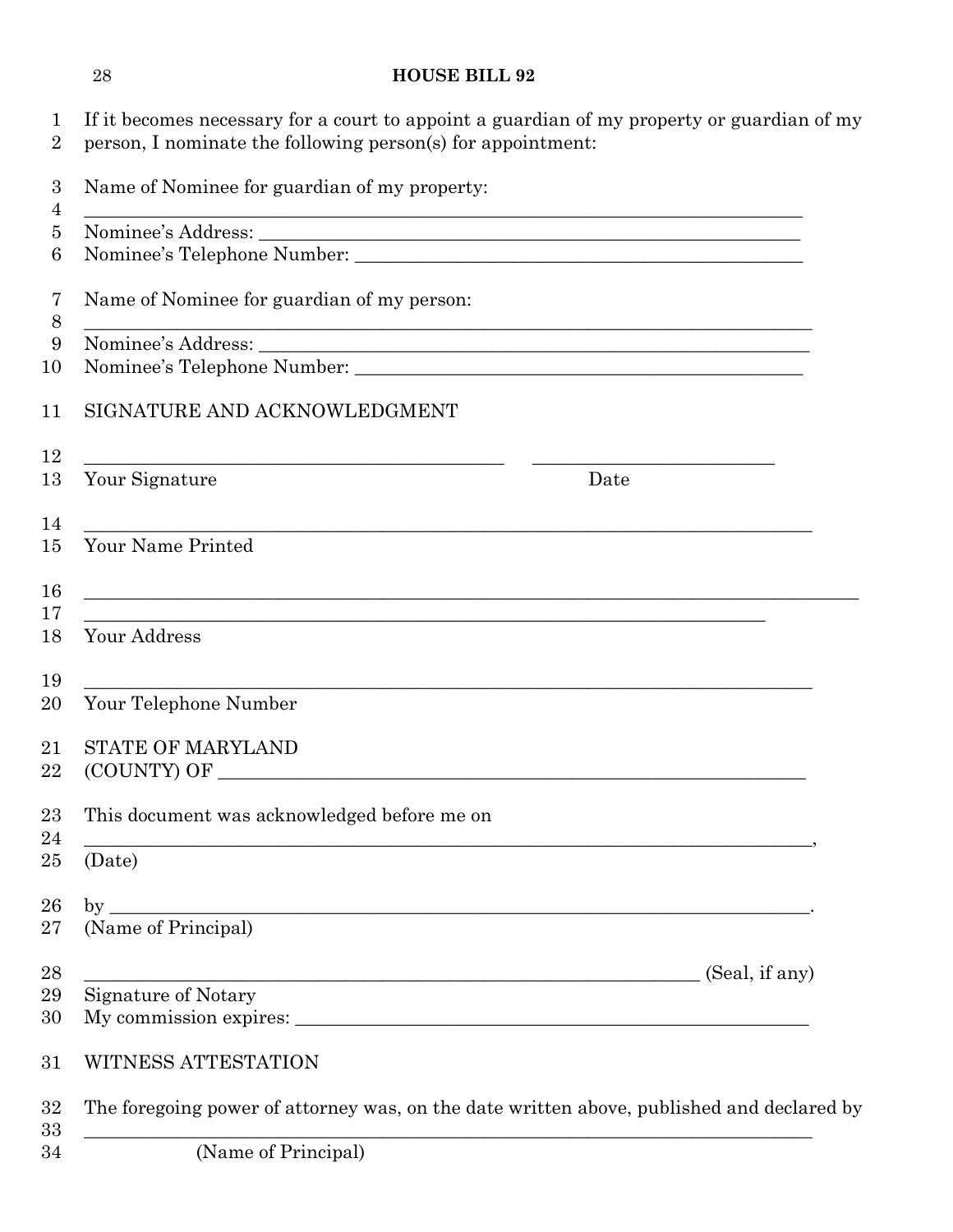in our presence to be his/her power of attorney. We, in his/her presence and at his/her request, and in the presence of each other, have attested to the same and have signed our names as attesting witnesses.

|                                         | Witness #1 Signature                                                                                                                                                                                                                                                     |  |  |  |
|-----------------------------------------|--------------------------------------------------------------------------------------------------------------------------------------------------------------------------------------------------------------------------------------------------------------------------|--|--|--|
|                                         | Witness #1 Name Printed                                                                                                                                                                                                                                                  |  |  |  |
| $\overline{7}$<br>8<br>$\boldsymbol{9}$ | <u> 1989 - Johann Barbara, margaret eta idazlea (h. 1989).</u>                                                                                                                                                                                                           |  |  |  |
|                                         | <u> 1989 - Johann Stoff, deutscher Stoffen und der Stoffen und der Stoffen und der Stoffen und der Stoffen und der</u><br>Witness #1 Address                                                                                                                             |  |  |  |
|                                         | Witness #1 Telephone Number                                                                                                                                                                                                                                              |  |  |  |
|                                         | <u> 1989 - Johann Stoff, amerikansk politiker (* 1908)</u><br>Witness #2 Signature                                                                                                                                                                                       |  |  |  |
|                                         | <u> 1989 - Johann Stoff, deutscher Stoff, der Stoff, der Stoff, der Stoff, der Stoff, der Stoff, der Stoff, der S</u><br>Witness #2 Name Printed<br><u> 1989 - Johann Barn, mars ann an t-Amhain Aonaich an t-Aonaich an t-Aonaich ann an t-Aonaich ann an t-Aonaich</u> |  |  |  |
|                                         | <u> 1989 - Johann Barn, mars ann an t-Amhain ann an t-Amhain an t-Amhain ann an t-Amhain an t-Amhain ann an t-Amh</u><br>Witness #2 Address                                                                                                                              |  |  |  |
|                                         | Witness #2 Telephone Number                                                                                                                                                                                                                                              |  |  |  |
|                                         | This document prepared by:                                                                                                                                                                                                                                               |  |  |  |
|                                         | a se provincia de la construcción de la construcción de la construcción de la construcción de la construcción                                                                                                                                                            |  |  |  |
| 24                                      |                                                                                                                                                                                                                                                                          |  |  |  |

### IMPORTANT INFORMATION FOR AGENT

#### Agent's Duties

 When you accept the authority granted under this power of attorney, a special legal relationship is created between you and the principal. This relationship imposes on you legal duties that continue until you resign or the power of attorney is terminated or revoked. You must:

 (1) Do what you know the principal reasonably expects you to do with the principal's property or, if you do not know the principal's expectations, act in the principal's best interest;

(2) Act with care, competence, and diligence for the best interest of the principal;

(3) Do nothing beyond the authority granted in this power of attorney; and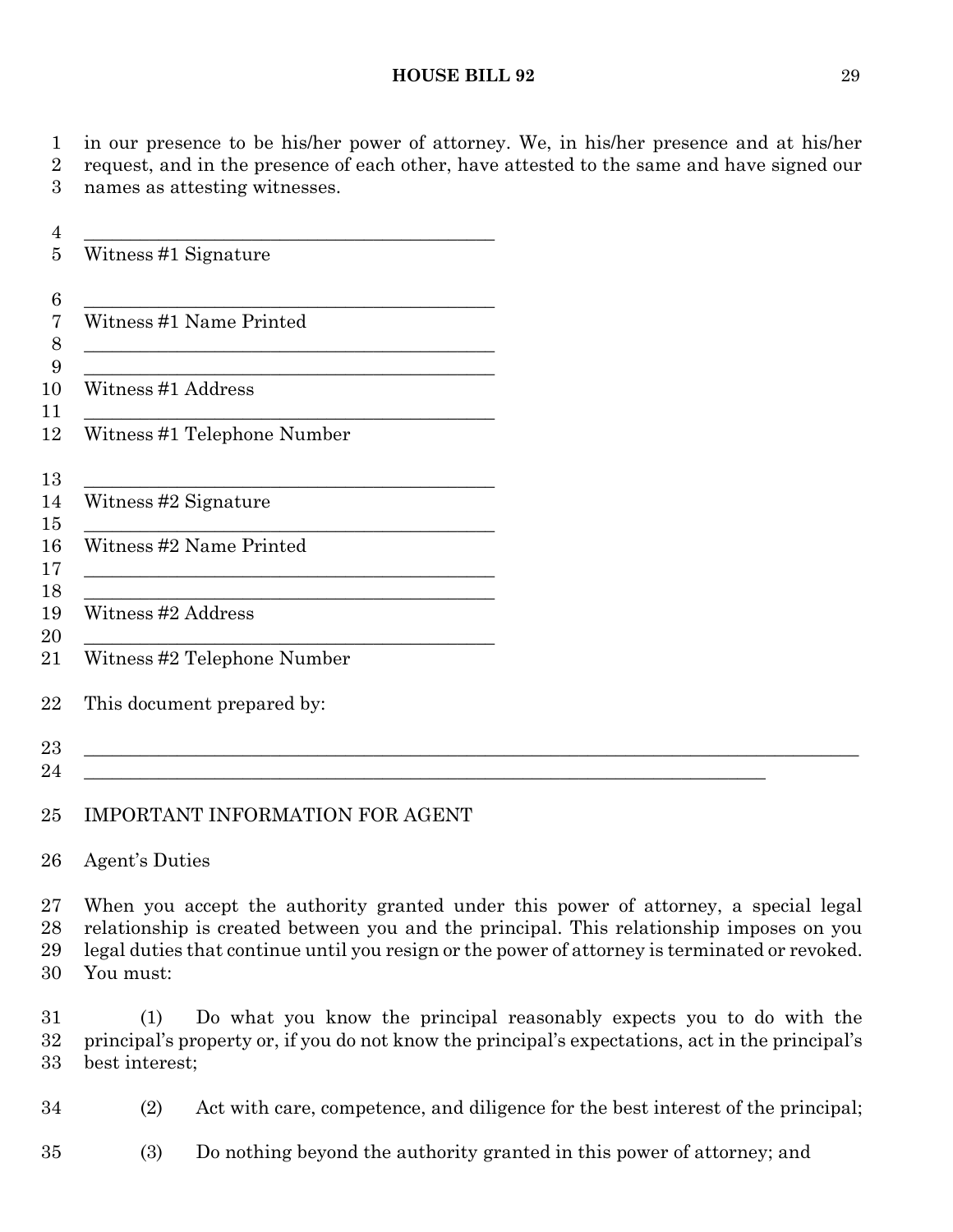(4) Disclose your identity as an agent whenever you act for the principal by writing or printing the name of the principal and signing your own name as "agent" in the following manner:

  $\overline{\phantom{a}}$  (Principal's Name) by (Your Signature) as Agent Unless the Special Instructions in this power of attorney state otherwise, you must also: (1) Act loyally for the principal's benefit; (2) Avoid conflicts that would impair your ability to act in the principal's best interest; (3) Keep a record of all receipts, disbursements, and transactions made on behalf of the principal; (4) Cooperate with any person that has authority to make health care decisions for the principal to do what you know the principal reasonably expects or, if you do not know the principal's expectations, to act in the principal's best interest; and (5) Attempt to preserve the principal's estate plan if you know the plan and preserving the plan is consistent with the principal's best interest. Termination of Agent's Authority You must stop acting on behalf of the principal if you learn of any event that terminates

 this power of attorney or your authority under this power of attorney. Events that terminate a power of attorney or your authority to act under a power of attorney include:

(1) Death of the principal;

(2) The principal's revocation of the power of attorney or your authority;

(3) The occurrence of a termination event stated in the power of attorney;

(4) The purpose of the power of attorney is fully accomplished; or

 (5) If you are married to the principal, a legal action is filed with a court to end your marriage, or for your legal separation, unless the Special Instructions in this power of attorney state that such an action will not terminate your authority.

Liability of Agent

 The meaning of the authority granted to you is defined in the Maryland Power of Attorney Act, Title 17 of the Estates and Trusts Article. If you violate the Maryland Power of